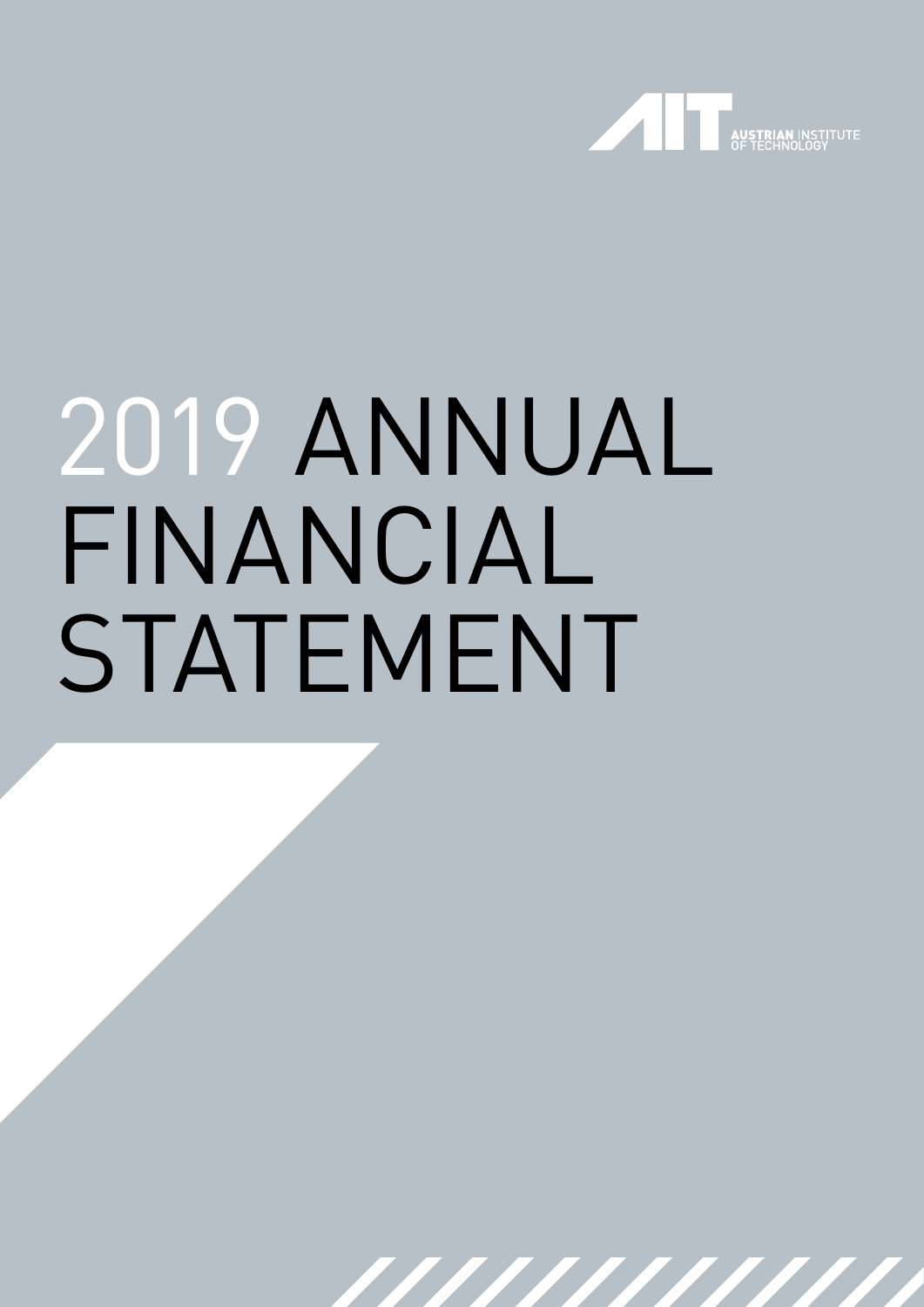| 4               | <b>Shareholders, Corporate Bodies</b>           |
|-----------------|-------------------------------------------------|
| 6               | <b>Structure Report and Organization Chart</b>  |
| 10              | <b>Reports from the Centers</b>                 |
| 10 <sup>1</sup> | Energy                                          |
| 12              | <b>Health &amp; Bioresources</b>                |
| $14^{1}$        | Digital Safety & Security                       |
| 16              | Vision, Automation & Control                    |
| 18              | <b>Mobility Systems</b>                         |
| 19              | Low-Emission Transport                          |
| 21              | Technology Experience                           |
| 23              | Innovation Systems & Policy                     |
| 25              | Seibersdorf Labor GmbH                          |
| 25              | Nuclear Engineering Seibersdorf GmbH            |
| 26              | <b>Business Performance 2019</b>                |
| 26              | Earnings Position                               |
| 27              | <b>Expense Structure and Result</b>             |
| 28              | Incoming Orders                                 |
| 29              | Order Level                                     |
| 30              | Work in Progress                                |
| 31              | Investments                                     |
| 31              | Liquidity and Financial Position                |
| 32              | Personnel                                       |
| 33              | Report on Principal Risks and Uncertainties     |
| 33              | Risk Management and Internal Control System     |
| 34              | Risk Strategy                                   |
| 36              | Risk Areas                                      |
| 39              | Description of Key Features of the Internal     |
|                 | Control and Risk Management System -            |
|                 | <b>Accounting Process</b>                       |
| 40              | <b>Internal Audit Department</b>                |
| 41              | <b>Forecast Report / Performance Indicators</b> |
| 41              | Strategic Development                           |
| 42              | Indicators for Scientific Success Measurement   |
| 43              | <b>Events After the Balance Sheet Date</b>      |
| 45              | <b>Balance Sheets</b>                           |
| 46              | Group Consolidated Balance Sheet                |
| 48              | Group Consolidated Profit and Loss Statement    |



### nd Uncertainties

### nce Indicators

### eet Date

# CONTENTS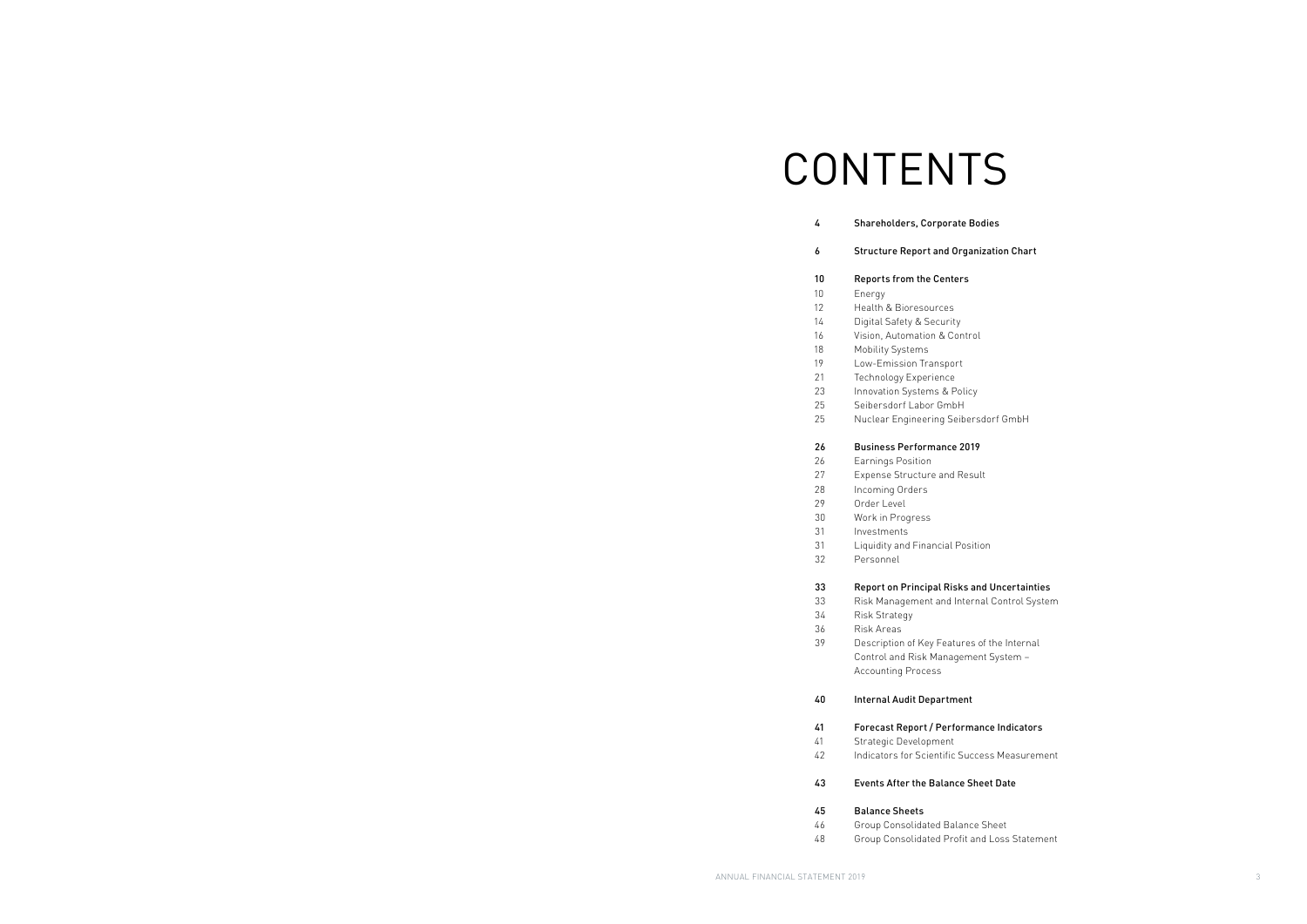### MANAGEMENT

DI Anton PLIMON Prof. Dr. Wolfgang KNOLL

#### Authorized Officers

DI Dr. Christian CHIMANI Prof.in Dr.in Elke GUENTHER DI Dr. Wolfgang HRIBERNIK DI Arno KLAMMINGER DI Helmut LEOPOLD Mag. Christian MEIXNER Mag. Alexander SVEJKOVSKY Univ.-Prof. Dr. Manfred TSCHELIGI DI Andreas VRABL DI Dr. Matthias WEBER, MA

### 

### REPUBLIC OF AUSTRIA

Austrian Federal Ministry of Transport, Innovation and Technology (as of 29 January 2020 renamed into Federal Ministry for Climate Action, Environment, Energy, Mobility, Innovation and Technology) with 50.46%

### ASSOCIATION FOR THE PROMOTION OF RESEARCH AND INNOVATION

(Federation of Austrian Industries) with 49.54%

### SHAREHOLDERS CORPORATE BODIES

### SUPERVISORY BOARD

Chairman Dkfm.Dr. Hannes ANDROSCH

### Deputy Chairpersons

Dr.in Edeltraud FICHTENBAUER Mag.<sup>®</sup> Isabella MERAN-WALDSTEIN since 19 March 2019

### Supervisory Board

DI Dr. Franz Michael ANDROSCH DI Dr. Gustavo Fernandez DOMINGUEZ until 20 May 2019 Christian GÄRTNER Thomas HUGER Mag. Andrew LINDLEY since 21 May 2019 DI Harald LOOS Mag.<sup>a</sup> Dr.in Birgit LUGHOFER-LEIBNITZ, MBA DI Mag. Wolfgang PELL Dr. Klaus PSEINER Mag. Anton SCHANTL Mag. Ingolf SCHÄDLER until 31 December 2019 Dr.in Barbara STEINER DIin Christina TAMAS until 20 May 2019 / from 8 July 2019 DI (FH) Hubert UMSCHADEN Dr.in Eva WILHELM Stefan WYHLIDAL from 21 May 2019 to 7 July 2019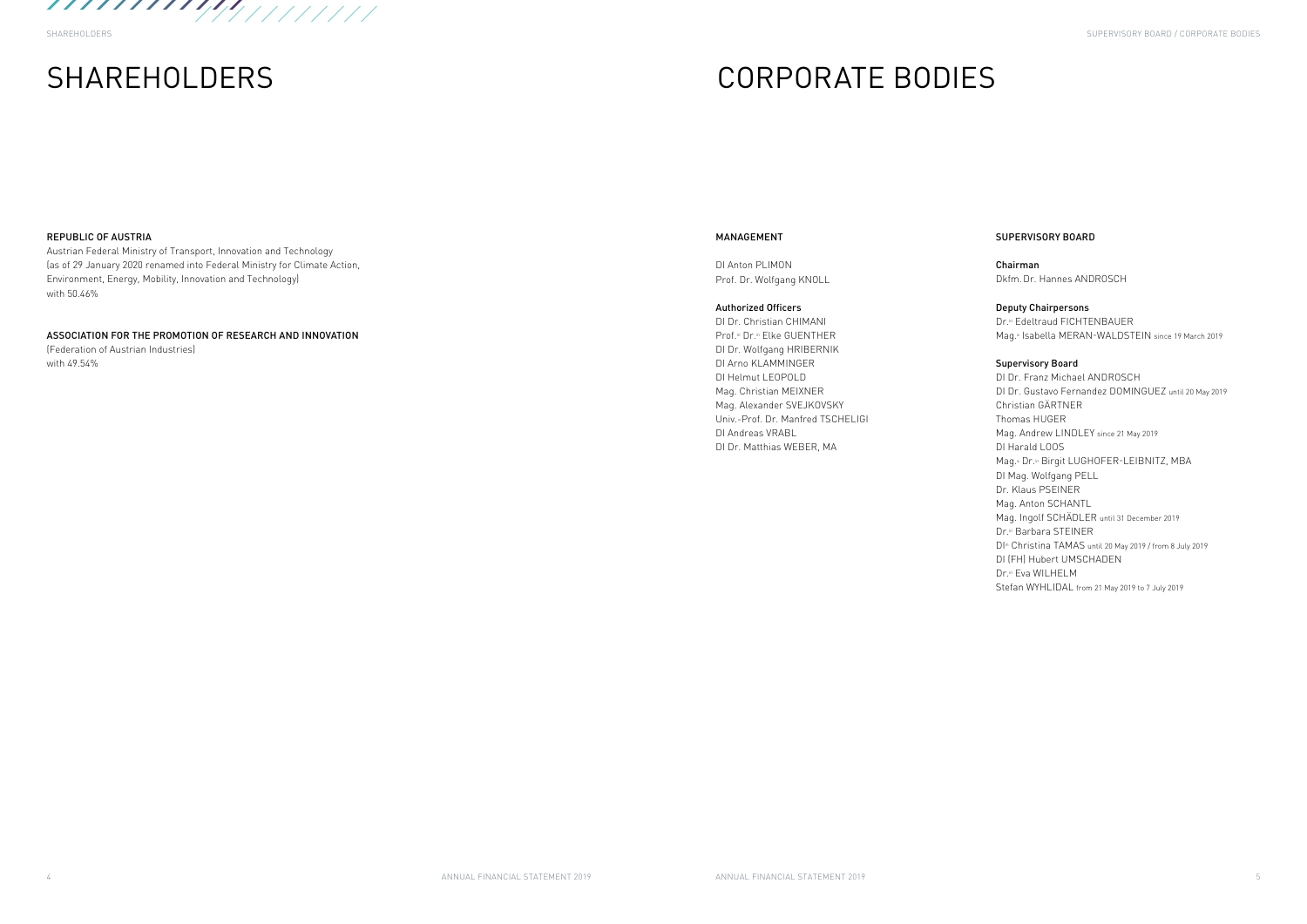Although the organizational structure of the AIT is – essentially unchanged – divided into eight Centers, there have been adjustments within the Centers.

At the Center Energy, the new Competence Unit, Integrated Energy Systems, focuses on questions regarding the flexibility of prosumers in short-term electricity markets, taking distribution networks into account. Parts of the Electric Energy Systems Competence Unit have been assigned to the new Integrated Energy Systems Unit.

The Technology Experience Center will, in its Competence Unit Experience Business Transformation, in the future focus even more on advising organizations on the implementation of specific projects in the user experience context. Innovation and implementation experience of the employees of the Experience Business Transformation Unit combined with the scientific expertise of the Competence Unit Experience Context and Tools should contribute to better a market anchoring for the Center.

The Business and Start-up Coaching position was refocused in the year under review to set up a regulated process to support AIT start-up initiatives, to integrate network partners in a structured manner, and to offer appropriate support to AIT start-up entrepreneurs. The position was assigned to the Administrative Area Finance & Controlling.

////////////// ////////

### STRUCTURE REPORT AND ORGANIZATION CHART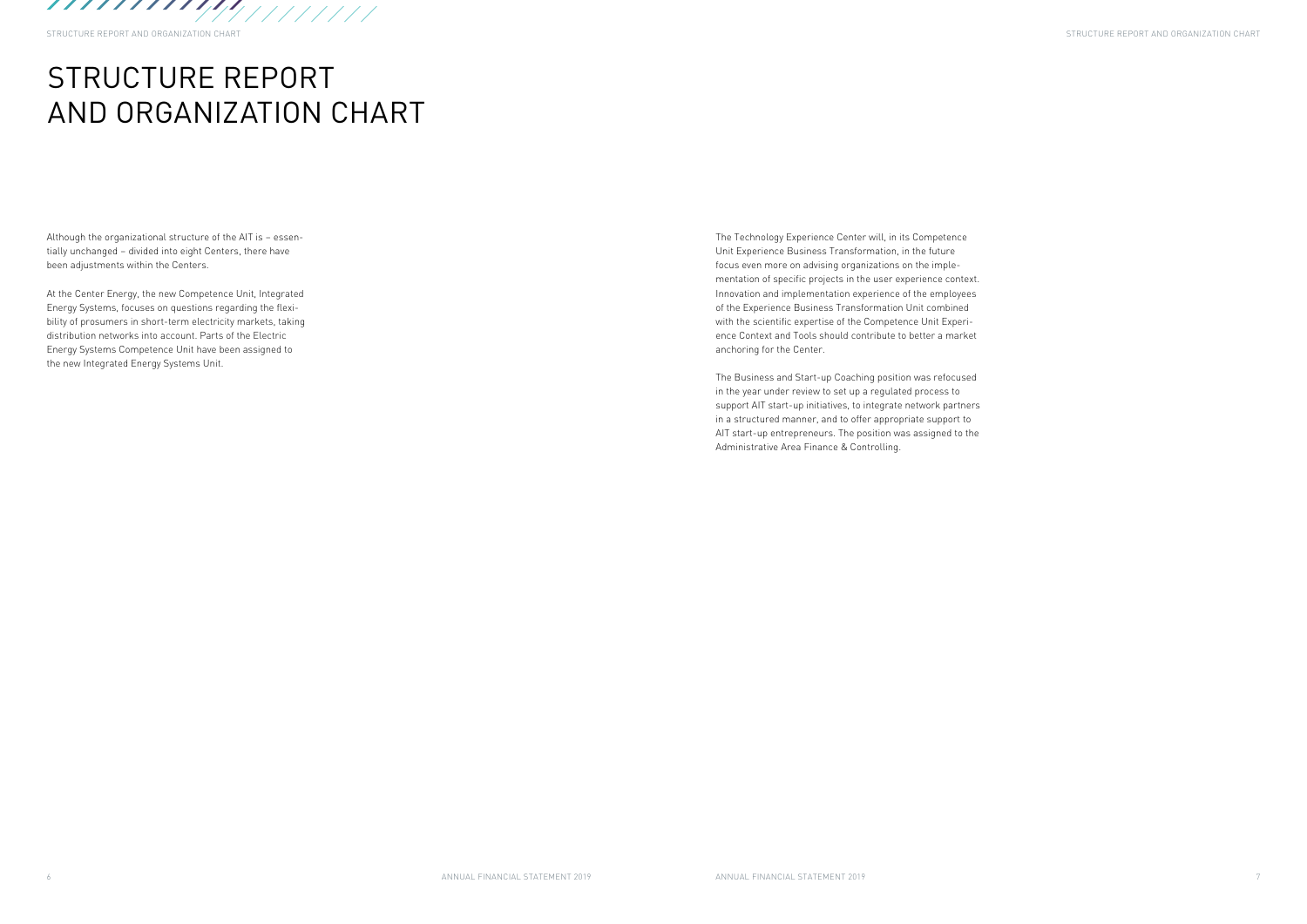Legal Entity



### **Technology Experience**

Experience Business **Transformations** 

STRUCTURE REPORT AND ORGANIZATION CHART STRUCTURE REPORT AND ORGANIZATION CHART

# AIT ORGANIZATION CHART

January 2020

Experience Contexts and Tools

Preclinical Molecular Imaging

Biosensor Technologies

Nuclear Engineering Seibersdorf GmbH

**Innovation** Systems & Policy

Seibersdorf Labor GmbH

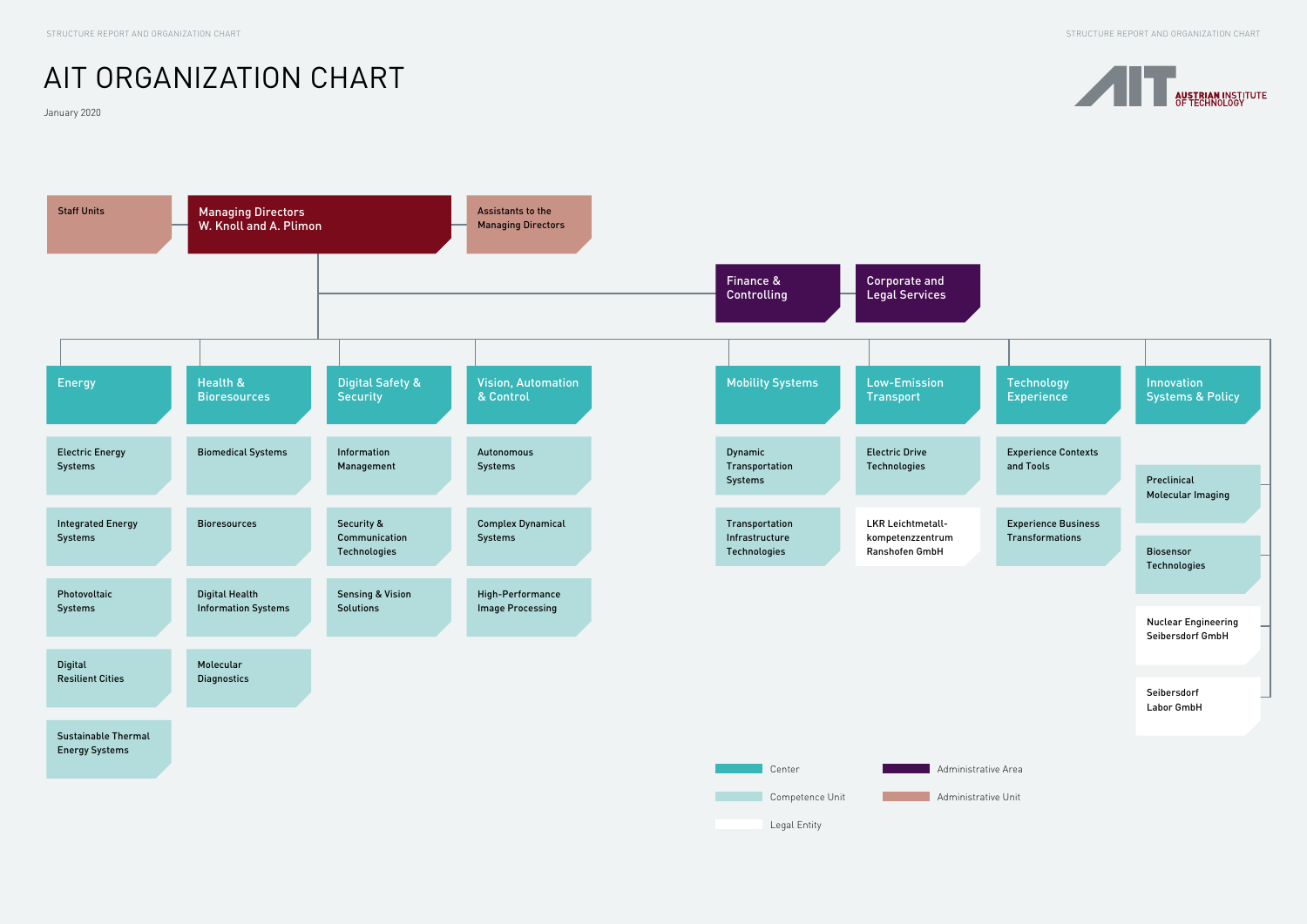REPORTS FROM THE CENTERS REPORTS FROM THE CENTERS REPORTS FROM THE CENTERS REPORTS FROM THE CENTERS REPORTS FROM THE CENTERS

2019 saw the continuous implementation of the Center strategy with a focus on the three strategic target domains: sustainable energy infrastructure, industrial energy systems, and cities and built environment. An important focus of the Center chair was on the further development of the research teams with regard to their scientific profile. Seven employees successfully completed the Senior Hearing, thus strengthening the activities of the research fields with their specific professional profiles and networks. Furthermore, as part of the organizational design, the decision was made to spin off a new Integrated Energy Systems Competence Unit from an existing research field in order to give visibility and management attention to the strategic importance of the topic in the energy policy context.

A key milestone for the Center in the area of research infrastructure was the opening of the City Intelligence Lab (CIL) in September 2019. This unique digital platform, located in the Competence Unit Digital Resilient Cities, makes it possible to explore innovative and radically new forms and processes of urban planning based on Artificial Intelligence and to interactively involve the relevant stakeholders and residents. The CIL has already been methodologically applied and utilized in two international projects (Uzbekistan, IBA Heidelberg). Furthermore, plans for the expansion of the DC-Lab as an extension of the SmartEST could be pushed ahead. The focus here is on the development of new methods to test and validate components of DC networks at medium and low voltage levels. Completion is scheduled for the end of 2020, with the aim of strengthening domestic developers and manufacturers of power electronic components in the global competition. Detailed engineering for the high-temperature heat pump lab is nearing completion and the lab is scheduled to open in early 2021.

The first steps were taken in the strategic expansion of the Center portfolio in the field of hydrogen. Hydrogen and other synthetic gases are viewed as promising energy carriers in the area of sector coupling, which is also reflected in the national and European political commitment to this topic. A national hydrogen strategy with content participation on the Center's part is currently being developed. The goal for 2020 is to take up technological options in the field of hydrogen in a well-founded way and to anchor them in the Center portfolio as part of the strategic research programme. At the same time, there are promising project developments with industrial players which must be further pursued. Accordingly, the European networks were also expanded by joining of Hydrogen Europe Research.

#### Portfolio development highlights 2019

2019 saw the successful launch of the model region New Energy for Industry (NEFI), supported by the Climate and Energy Fund chaired by the AIT Center for Energy in cooperation with the Montanuniversität Leoben, the Upper Austrian Energy Saving Association and the Business Upper Austria Agency. In an innovation network with more than 80 companies from industry, technology providers and research, the aim over the next eight years is to demonstrate the path to renewable energy supply and thus complete decarbonisation of the producing and energy-intensive industry using key technologies "Made in Austria". The spectrum of companies involved in NEFI ranges from large leading companies to innovative SMEs. The governments of the industrially strong provinces of Upper Austria and Styria stand behind the strategic programme and are prepared to substantially support its development. Furthermore, NEFI focuses on six fields of innovation at both technological level (e.g. renewables, energy storage, processes) and systemic level (infrastructure, business models, policy). In 2019, ten scientific projects have already been launched (seven of them with Center participation), with further submissions to follow in early 2020. The establishment of an internationally staffed scientific advisory board ensures a high degree of innovation and scientific excellence in the selection of implementation projects. The Center has thus succeeded in strategically positioning itself as a scientific lead in the field of industrial energy systems and the associated funding landscape.

In 2019, significant contract research projects could be implemented in the field of Integrated Energy Systems with strategically important stakeholders. During the studies carried out, the Center's wide-ranging modeling expertise was used to examine specific development scenarios, technology paths and the resulting requirements for energy infrastructure. The basis for this scientific work is Austria's commitment to a 100% electricity supply with renewable energies by the year 2030 (#mission2030). The project RES100Speicher, for example, dealt with the future role of storage systems in Austria's electricity system for the provision of short- and medium-term flexibility as well as for seasonal balancing from a techno-economic perspective. As part of the Indus-RiES study, the supply of Austrian industry with (balance sheet-related) 100% renewable energy was analysed and concrete requirements for the energy infrastructure (generation, storage and transmission capacities) were derived. Following from this, the decarbonisation project in Austria, in cooperation with the Austrian Energy Agency, examined in greater detail which specific technologies and energy sources are required to promote the decarbonisation of Austrian industry. In doing so, the opportunities and risks in Austrian industry and the resulting effects for Austria were also discussed on a scientific basis. Through these projects, the visibility of the Center for Energy in the national energy policy context was significantly increased and the methodological competence was translated into successful exploitation.

### REPORTS FROM THE CENTERS ENERGY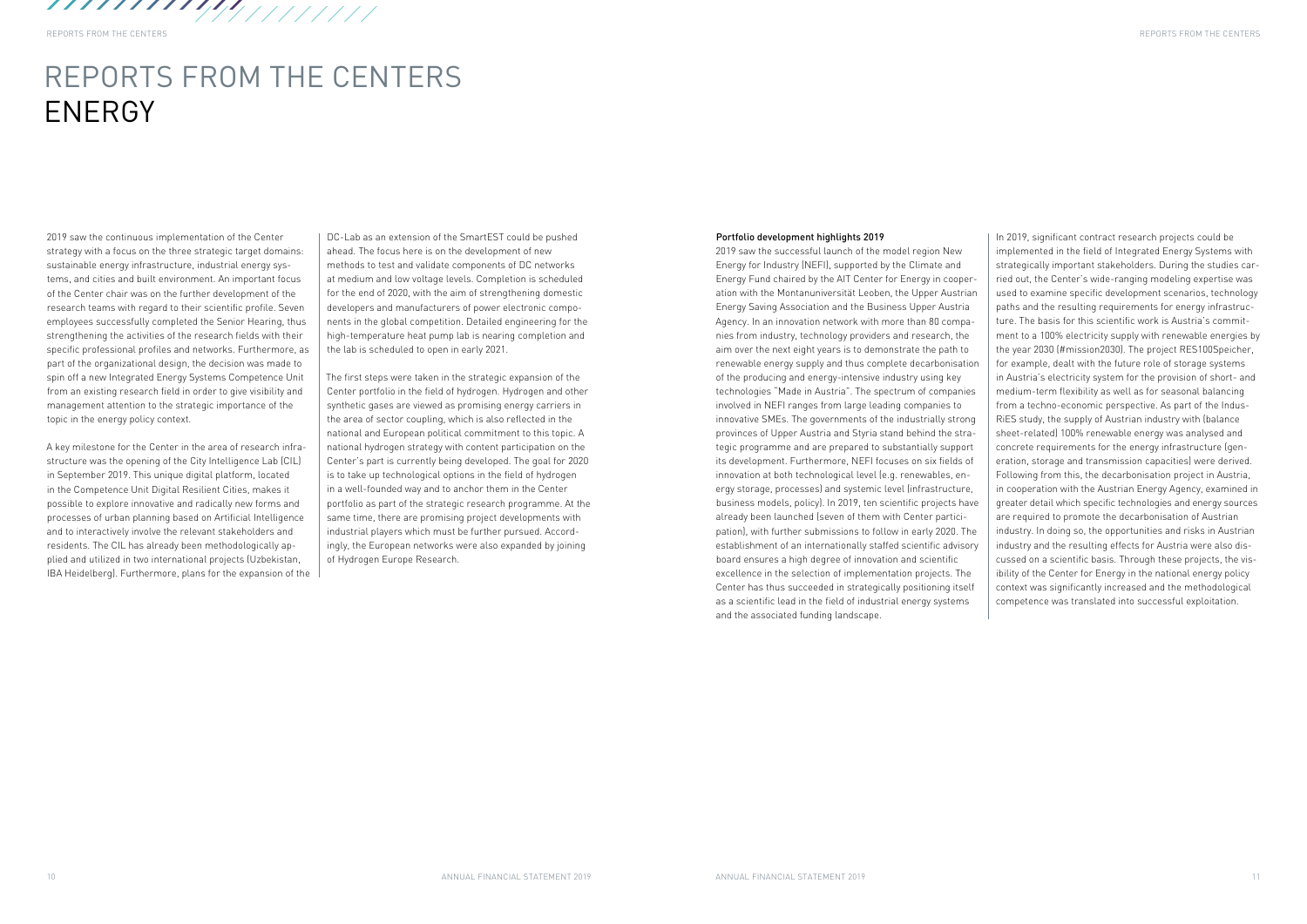The Center for Health & Bioresources directs its research and the development of innovative solutions towards two fields of innovation. On the one hand, the Center develops solutions for the healthcare system, focusing on prevention, diagnostics and therapy support in doing so. This also includes development work and innovative solutions for the lifestyle market and for the animal health sector. The Center furthermore develops solutions in the area of bioeconomy with the aim of improving crops and microbial production systems. With its four Competence Units – Molecular Diagnostics, Biomedical Systems, Digital Health Information Systems, and Bioresources – the Center contributes its research and development expertise to both fields of innovation, drawing on its core competencies in the fields of Omics technologies, Big Data and imaging processes, biomaterial, nano and sensor technologies, modelling and simulation, as well as its in-depth knowledge of regulatory markets. The research and development competencies are further developed along the value chain in a targeted manner so as to create added value for our customers and partners. Research and commercial exploitation are closely linked in Health & Bioresources, so that the Center's excellent scientific output has proven to be a strategic guarantee for innovative and impact-oriented solutions. In 2019, the Center's methodological and scientific excellence manifests itself, among other things, in eleven issued patents and eight patents filed, in more than 70 publications in peerreviewed journals, and over 43 peer-reviewed conference publications. Furthermore, the number of invited lectures and keynote speeches remains at over 84 lectures. As a result, the Center is on track to reach its strategic goals by 2021. Building on a competitive technology portfolio with a focus on the respective core topics and customer groups of the individual Competence Units, the Center has a solid knowledge base, competitive know-how at the highest level, as well as a strong patent portfolio. In addition, the Center is striving to establish new technology partnerships in the current strategy period, to actively participate in European public-private partnerships in both Health and Bioresources, and to establish further spin-offs from Bioresources and Molecular Diagnostics.

#### Portfolio development highlights 2019

### "Little helpers, big benefits"

Microbiomes are complex communities of microorganisms that play an important role both for human health and for the stress tolerance and nutrient intake of plants. The Competence Unit Bioresources investigates the functions and mechanisms of plant-associated microorganisms. The focus here is on the application potential as a bio-fertiliser or for combating biological diseases. As part of EU projects, new applications are being developed together with companies, e.g. the use of bacterial strains to mobilise nutrients bound in the soil and to reduce inorganic fertilisers (BBI Susfert). In further EU-funded projects (H2020 SolACE, H2020 MAS-TER), microbiome data are analysed to understand the role of microorganisms in drought stress tolerance and derive applications therefrom. The development of alternatives to chemical pesticides is also an important area of application. Microbial applications for the treatment of major wheat and maize diseases are being developed (H2020 MASTER) as well as new ways to control the pathogen Xylella fastidiosa in olive trees (BBI BIOVEXO) and innovative application technologies for the use of microorganisms, such as the SeedJection™ process, by introducing microorganisms directly into the seed. In addition, the Competence Unit heads the Coordination & Support Action MicrobiomeSupport to support and coordinate microbiome research and resulting innovation in the field of system foods, i.e. from primary production to human health, especially in connection with European research policy decisions. This also happens as part of the international Bio-economy Forum.

### "The lab in the bag"

In the Competence Unit Molecular Diagnostics, the entire diagnostic process from sampling to evaluation of the results and findings is intensively researched and worked on in numerous development projects (H2020 ELSAH, H2020 FAPIC, IMI BIOMAP, IMI ImmUniverse). To this end, primarily the bodily fluids blood and saliva are examined, but other media such as tissue, milk or excreta are also used in special projects. This resulting expertise is continuously developed through innovative ideas in order to be able to offer our academic and industrial partners application-oriented solutions to questions in human and veterinary diagnostics. The focus in doing so is on utilizing the know-how generated, in particular, on establishing so-called point-of-care (POC) rapid tests for customer-specific diagnostics. These POCs allow timely, precise and cost-effective diagnosis on-site. To give an example, the know-how of the Competence Unit is currently being further developed together with an internationally operating company in the animal health sector towards cutting edge infection diagnostics. The aim of these

contract research projects (e.g. BI-UMAP, BI-ENTERIC) is to establish diagnostic POC systems in the livestock sector which can detect pathogens in milk and faeces at an early stage and in a specific manner using pathogen-specific biomarkers. Affected animals can thus be treated in a more targeted and gentler manner in terms of animal welfare and food safety. In this innovative diagnostics, the three essential sub-areas of sample preparation, testing and diagnostics are to be combined in a complete system. After completion of the development projects, the prompt market introduction of these veterinary diagnostics by our industrial partner is planned. Work continues to be carried out at full speed on POC systems for saliva and blood diagnostics, so that in the near future medical professionals will be able to make therapy decisions based on precise findings for important human diseases directly when visiting a doctor's practice (e.g. New Point-of-Care Technology Systems for Saliva, Minimally Invasive Biomarker Discovery and Validation). Another focus of contract research is the investigation of epigenetic biomarkers of colorectal cancer patients.

### REPORTS FROM THE CENTERS HEALTH & BIORESOURCES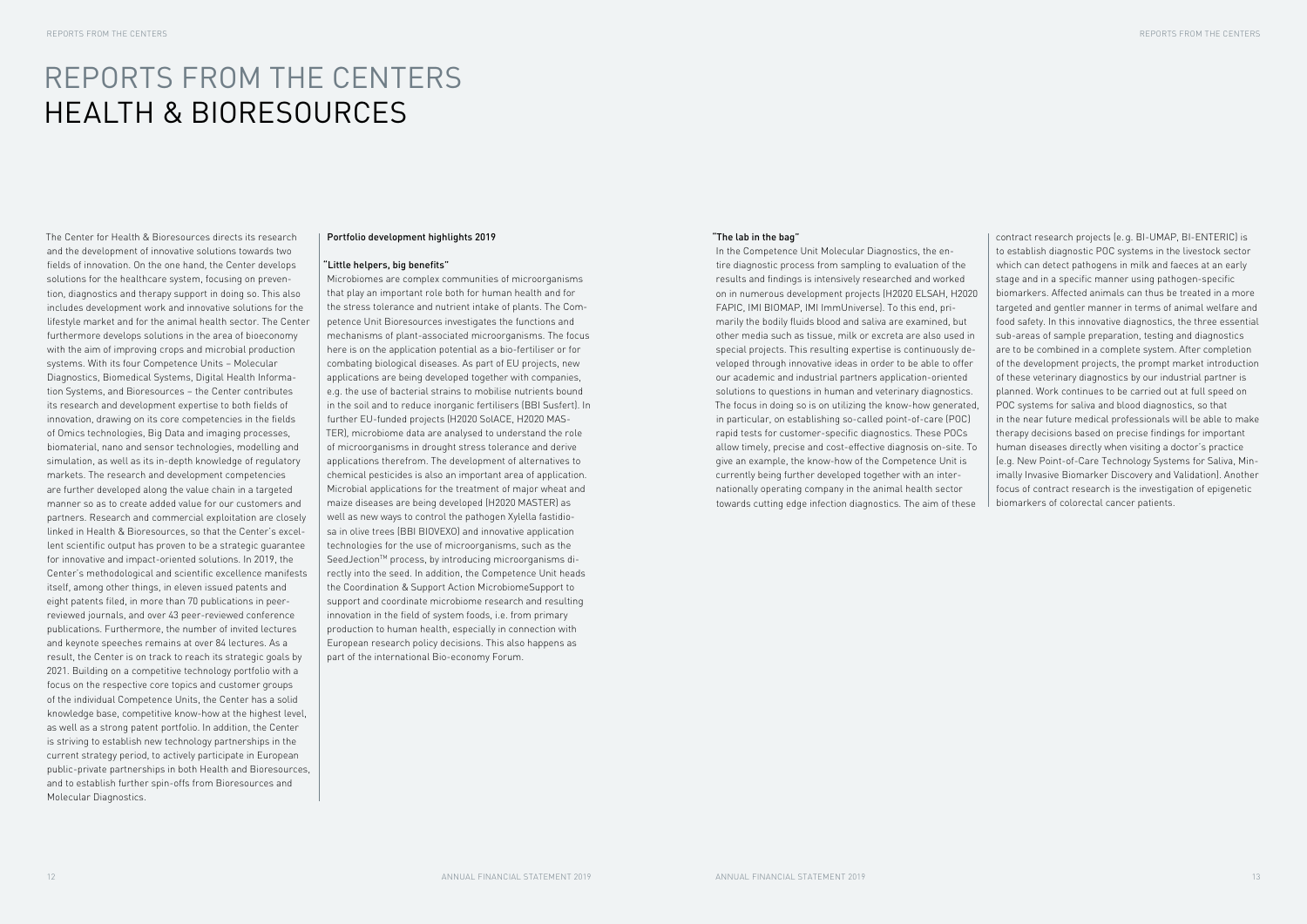For the Center for Digital Safety & Security, the year 2019 was marked by the further expansion of an international technological and thematic leadership in key areas of modern digital technologies in the European ECO system of applied research. In several areas, AIT was able to make a significant contribution to the implementation of a European strategy. The successful positioning in the following areas is particularly noteworthy here:

- 1. Quantum communication and Quantum Key Distribution (QKD)
- 2. Technologies for digital identities and border management
- 3. Blockchain-based forensic tools against organized crime
- 4. Crisis and disaster management (CDM) and finally
- 5. Cyber Security

In addition to economic success, the record of scientific success and the expansion of the networks with universities and scientific institutions give proof of the Center's high scientific competence level. In addition to a repeated achievement of the high number of scientific publications, 2019 saw a significant increase in the Center's patent submissions.

These collective efforts of the Center have played a major role in the successful establishment of core technology areas of global digitisation in the Austrian business and science location, thus making a significant contribution to know-how, training of young people, and available technologies for the establishment of new businesses as well as for the increase of the competitiveness of Austrian companies.

### Highlights of the 2019 portfolio development

Quantum Communication (QKD): In order to achieve a strategic autonomy in this sensitive area, the European Commission is building up its new Quantum Communication Infrastructure (QCI) initiative based on the competencies, projects and technologies of AIT. AIT is positioned as a key player in the most important EU initiatives and projects: Chair and participation in two EU flagship projects for quantum technology development, chair of the EU-wide demonstration project for quantum communication, and AIT acts as national representative in the EU QCI coordination group.

Digital identity and border management: In the context of public security, innovative tools for mobile personal identification as well as for an effective digital border management system are being developed. France is relying on AIT expertise in its strategic planning for the construction of a modern digitised border in the Brexit context. In 2019, a prototype of a modern digital border management system was implemented in the port of Calais chaired by AIT as system integrator. AIT chairs the major Foldout initiative for the development of new technologies for the border management between checkpoints, and AIT has started licensing AIT fingerprint biometrics together with several companies.

Virtual currencies and Blockchain technologies: In the areas of fighting organized crime and virtual currencies, comprehensive know-how has been built up and a technology platform has been developed that plays a leading role in the international arena, as is impressively demonstrated by collaborations and appearances at the Interpol World Conference. AIT has developed a forensic technology platform and

leads national and one key European initiative on the topic of forensics in virtual currencies such as TITANIUM (Tools for the Investigation of Transactions in Underground Markets).

In the area of crisis and disaster management (CDM), one of the largest EU exercises was held in Austria, in the course of which AIT was able to present its solution portfolio in this area to an international audience. First implementations, based on the AIT technology, have already been carried out by the first provinces in order to modernise their CDM systems in a highly cost-effective manner. AIT has already received several innovation awards – eAward Austria, EU Driver+ Award – and the province of Styria is the first province in Austria to operate the AIT solution as a part of the provincial warning centre.

In the area of Cyber Security, the international footprint was significantly strengthened and AIT know-how was successfully positioned in several countries from Europe via Africa to the US. AIT trainings have been conducted e.g. in Eastern European countries, in Kazakhstan, Korea, and Oman. This international success is complemented by the successful organization of a worldwide Cyber Security Challenge in cooperation with the UN Organization as part of the UNCCT Global Counter-Terrorism Programme on Cybersecurity and new Technologies in Vienna as well as through the successful positioning of Vienna as an international dialogue forum "technology meets diplomacy" for a global discourse – Vienna Cyber Security Conference.

### REPORTS FROM THE CENTERS DIGITAL SAFETY & SECURITY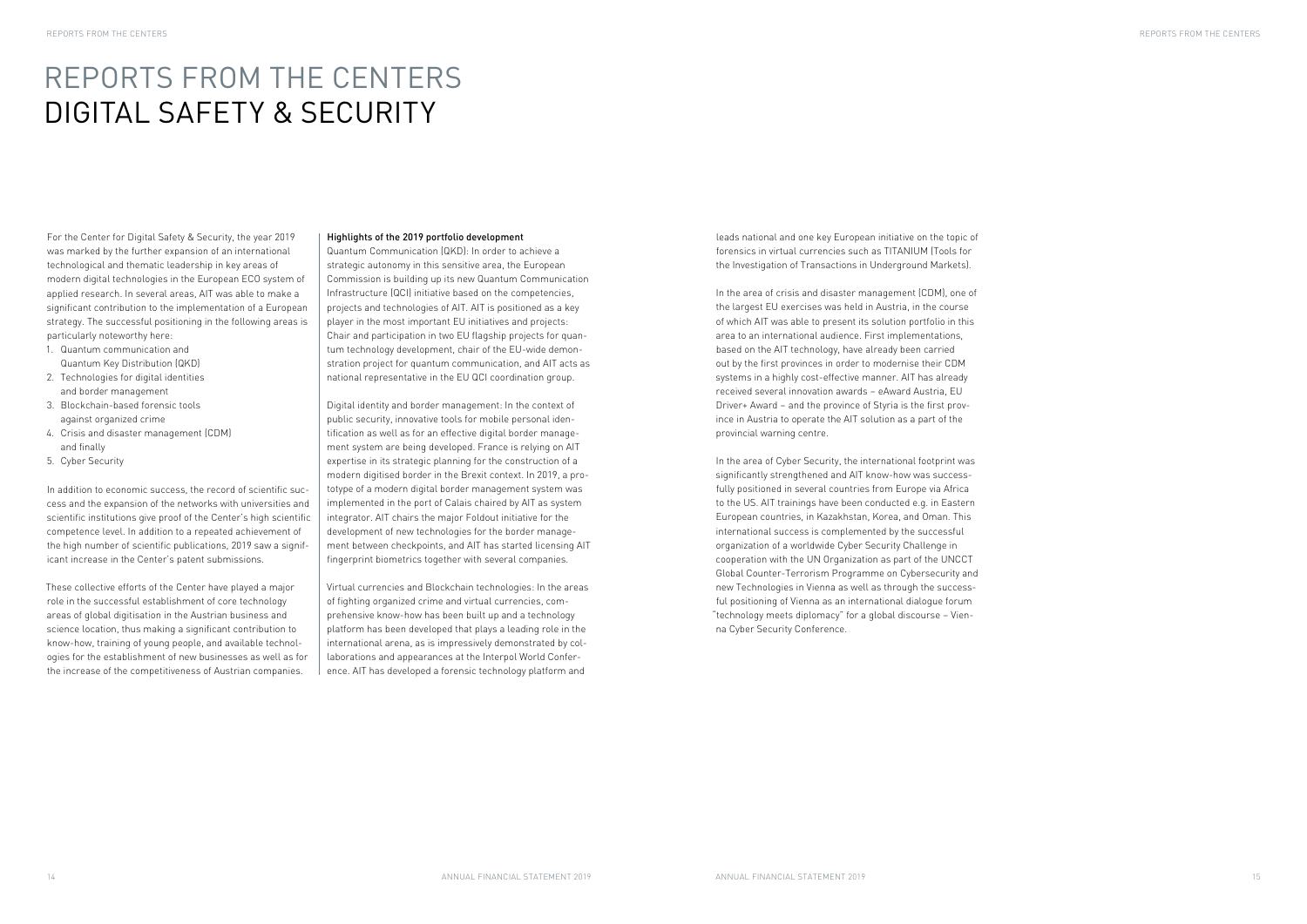The Center for Vision, Automation & Control covers the entire chain from capturing information through (vision) sensor systems via sensor fusion, the combination of physically based models with machine learning and data analysis concepts, the use of this information in error detection and isolation, optimization and control, all the way to cognitive decisions for industrial processes, systems and components.

In the three research fields of High-Performance Vision, 3D Vision and Modeling, and Complex Dynamical Systems, the scientific foundations are researched and implemented as prototypes for this purpose. The latter topic is being developed in cooperation with the Automation and Control Institute (ACIN) of TU Wien [Vienna University of Technology]. The participation in the PROFACTOR GmbH expands the portfolio of the Center, especially in the field of assistance robotics.

Through the consistent strategic orientation of research to the needs of the industry-oriented market, the Center's research results rapidly find their way into our clients' products, services and production processes.

#### Portfolio development highlights 2019

In the High Performance Vision research field, the Center has been holding a leading global position when it comes to the print inspection of security documents (in particular of banknotes) for many years. On behalf of international central banks, the Center has been instrumental in designing a standard for an open interface between high-performance banknote sorting machines and quality or authenticity sensors. On behalf of international industrial customers, this new standard is being implemented by experts at the Center in sorting machines of the latest generation.

Research in the fields of measurement technology and quality control is constantly being extended to new industrial domains. The latest sensor and camera technology and the knowledge in processing extremely high data rates allow research questions to be dealt with both in the high-speed range as well as in tasks with extremely high image resolution. The range extends from a road scanner, which in the future will provide the 3D structure of the road surface at a resolution of 60 µm at 130 km/h, through to the inspection of particularly fine structures, in the single-digit micrometer range, in the field of electronics and chip production. Extremely high data rates are processed using intelligent algorithms – usually in real time. Computational Imaging and AI technologies are used to inspect hardly specifiable surface properties and to determine defect sizes that are difficult to quantify. The examination of certain shiny, metallic, reflective or black surfaces with the aid of camera systems becomes only possible through this.

great interest as well. The AIT's participation in the Digi-Trans GmbH, a test centre for automated and multimodal freight mobility, enables the company to drive forward projects with national and international logistics companies. In a similar environment, in the partial automation of port cranes, the technology is being further developed together with a customer for the international market. In general, (semi-)autonomous work machines prove to be a field of application in demand by the market in which many open and challenging research questions still need to be resolved. The participation in AIRlabs Austria GmbH, an innovation laboratory for the development and operation of a unique drone test infrastructure in Austria, will enable us to continue our research work in the field of airborne systems with a large number of clients and partners in a practice-oriented manner in a real environment in the future.

Assistive and autonomous systems are also becoming more and more important for trucks and tractors, mobile work machines, off-road vehicles, in the field of aviation, in trains and trams, as well as for robotic applications and machines in production systems. For this environment, the Center is developing methods and technologies in the research field of 3D Vision and Modeling regarding 3D sensor technology, environment detection, mapping, localization, navigation and machine learning. Together with industrial partners, prototype systems are implemented. The latest research results help to equip the tramway driving assistants developed at the Center with new functionalities in the course of a long-standing cooperation. The experiences in the operation with currently more than 100 trams yield new conclusions and requirements as to how the safety of tram operations can be increased. The award of the State Prize for Mobility 2020 of the BMK (formerly bmvit) is a recognition of the Center's years of research work in this field. As a complement to rail vehicles, the logistics sector is of The development of the research field Complex Dynamical Systems was continued as planned. The main competencies of this research field are physical modelling, path planning, control, sensor fusion, real time optimization and the analysis and design of complex dynamic systems; these have been successfully used on an industrial scale in a large number of client projects. The close cooperation with the Automation and Control Institute (ACIN) of TU Wien [Vienna University of Technology] provides an excellent bridge to basic research in these fields. In process automation, the excellent market position in the modelling and control of heat treatment processes in the metal industry could be further expanded. The non-linear model predictive control of strip annealing furnaces already in use has been extended by non-linear estimation methods for the unknown strip emissivity to further increase temperature accuracy and homogeneity. Models for describing the behaviour of cooling zones were added to the portfolio in order to be able to mathematically map the entire heat treatment process in the medium term and to be able to adjust the material properties of the heat-treated products in the process based on this.

> Through the combination of scientific expertise in the field of image processing and machine learning in the Center, the activities in the area of cross-centre research projects for the development of (semi-)autonomous (mechatronic) systems have been continued. Together with an industrial partner, we have succeeded in equipping a sewing machine with additional actuators, integrated sensor technology (image processing) and control in such a way that different (curved) leather cuts can be sewn together fully automatically.

### REPORTS FROM THE CENTERS VISION, AUTOMATION & CONTROL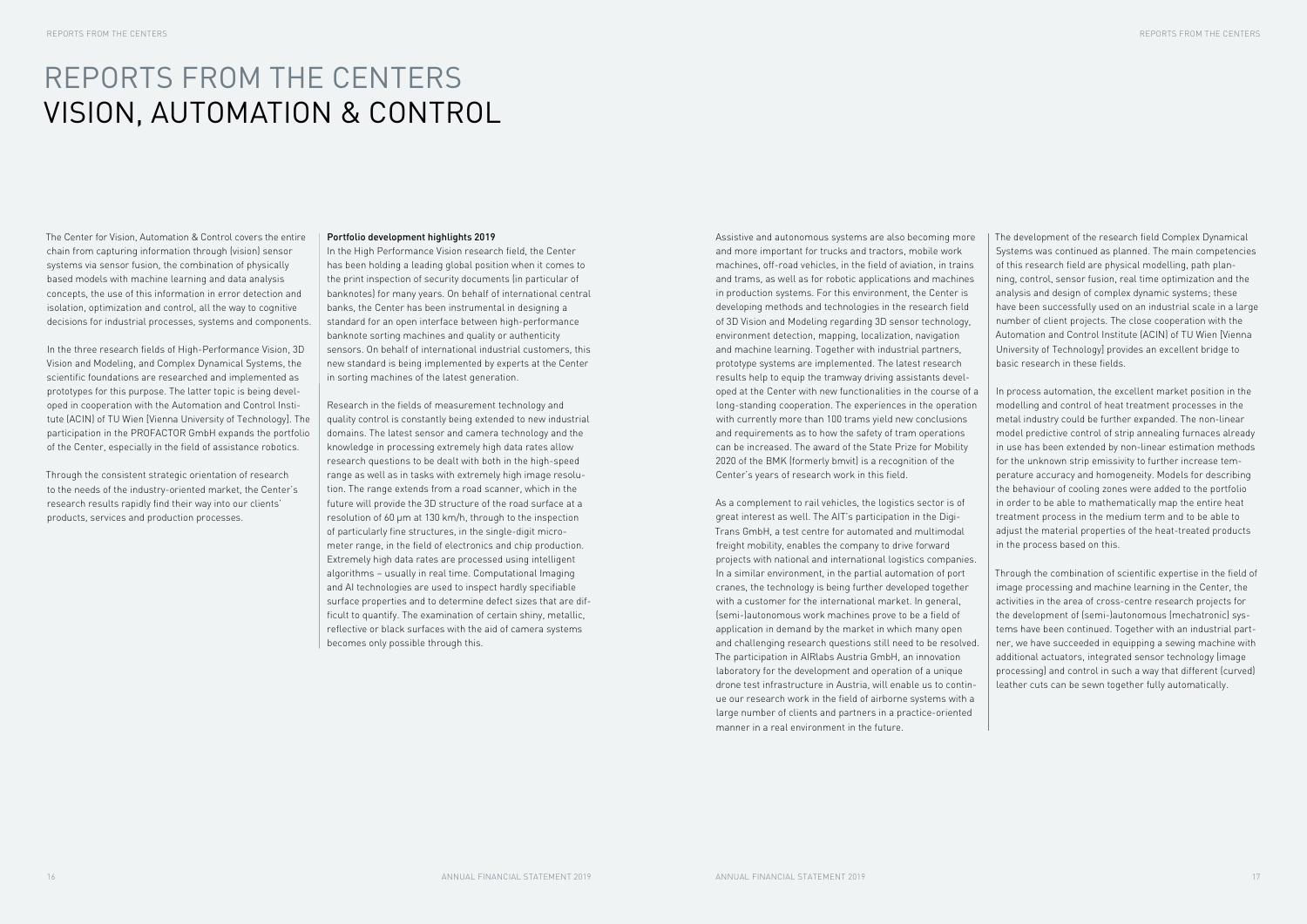### Mobility has a high priority in our society. On the one hand, it is an important success factor for the economy; on the other hand, mobility is also closely linked to the personal quality of life of all citizens in a private context. The advancing digitisation enables promising new solutions for the transport of people and goods, but also for the operators of the transport infrastructure. Some examples include automated driving with the aim of reducing the number of accident victims, multimodal transport platforms, sharing models, new logistics systems or continuous condition monitoring of the transport infrastructure and predictive maintenance concepts based on these. The Center for Mobility Systems researches holistic solutions for an environmentally friendly, efficient, safe, socially inclusive and reliable mobility system.

#### Portfolio development highlights 2019

In the field of logistics, the Center is concerned, among other things, with the optimisation of yard management through automation. In March 2019, the Center implemented a pilot project in the field of autonomous yard logistics on behalf of the Austrian postal services. A specially developed transfer vehicle at the Post Office's largest logistics location in Inzersdorf ensured the independent transport of containers – also known as swap bodies (WAB) – on the company premises. Each day, Austrian postal service turns over about 3,300 WABs at its locations. A standard swap body lifting truck was converted for automated operation for this project. In the future, the vehicle is to run on electric power, thus making everyday logistics not only more economical but also more sustainable. A further research focus of the Center for Mobility Systems in 2019 was the development of innovative methods for the condition assessment and monitoring of traffic infrastructures. In cooperation with Wiener Linien, the Center is working on a procedure for the semi-automated condition assessment of tram rails and switches. To date, the condition of the rails is being assessed in the course of periodic inspections by trained personnel. In order to make

The Center for Low-Emission Transport (LET) researches and develops sustainable, low-emission vehicle components and their production methods. In order to best serve the key technologies of drivetrain electrification and weight reduction through material-based lightweight construction, the research work is divided into five research fields and four Business Cases.

In the research field of Battery Technologies with the corresponding business case of the same name, the batteries of the next generation are researched. Solutions for efficient powertrain electrification are being developed in the research field of Propulsion Technologies with the corresponding business case of the same name. The research field of Casting Processes for High Performance Materials with the business case Casting Technologies deals with the properties of new light metals and their production processes. Developments in the processing and forming behaviour of these light metals are made in the research field of Advanced Forming Processes and Components with the business case "Forming Technologies". In addition, simulations are carried out in the research field Numerical Simulations of Processes and Components, which supports the business cases Casting Technologies and Forming Technologies, in order to develop energy- and resource-efficient casting/forming processes as well as to further optimize the material properties of the components. The emerging topic of Additive Manufacturing from light metals is also part of this research field.

The LET Center cooperates intensively and closely with national and international partners from science and industry as well as stakeholders and was able to achieve significant research results to increase its visibility last year. For example, the battery laboratory and the new Research Pilot Line were opened in July 2019 with a symposium with the participation of international battery experts. Thanks to this new infrastructure and the know-how built up with it in the research areas Battery Technologies and Propulsion

these inspections more efficient in the future, employees are to be supported by automatically generated measurement results. For this purpose, sensors applied to a measuring vehicle record the vibro-acoustic emissions of the wheelrail contact. Based on this data, machine learning algorithms are used to draw conclusions about the rail condition throughout the network. In the future, the instrumentation of control vehicles is also to be made possible.

In the area of structural monitoring, the Center is currently researching a method for the continuous observation and evaluation of deformations of structures together with its partner ZAMG. With the help of modern radar satellite data and freely available data from the ESA Sentinel programme, it will be possible in the future to record deformations of buildings and slopes from outer space. This data is supplemented by laser measurements and mobile mapping methods from the RoadSTAR measurement vehicle, with the aim of generating accuracy in the millimetre range. Based on this, models for a reliable, objective and continuous condition assessment of bridges, for example, will be developed that will enable the operator to obtain a network-wide overview and foresighted planning of maintenance measures. Another project led by AIT is concerned with a new method for automated crack detection on non-reinforced inner tunnel linings. To this end, a measuring system based on Distributed Fibre Optic Sensing was further developed: strain measurements can be carried out with a very high degree of accuracy using glass fibres that are subsequently attached to the structure. The method enables crack width measurements to be made with an accuracy of 0.1mm for fibre lengths of up to 70m. This makes it possible to identify local damage in the structure (e.g. cracks) or unexpected changes in the strain pattern. This method is currently being tested in a motorway road tunnel, and a patent was filed in August 2019.

Technologies, seven EU projects (H2020 and CleanSky) were won in addition to some national projects, thus expanding networking and reputation in the community. The LKR celebrated its 25<sup>th</sup> anniversary with an in-house exhibition and lectures in September and was thus able to present its portfolio to representatives of industry and science – including, among others, the additive manufacturing from light metals, which got its own Additive Manufacturing Laboratory at LKR in 2019. Thanks to the progress made, the LKR was not only able to produce the winner's trophies for the Upper Austrian Photo Challenge in 3D printing, but also to act as coordinator for a major EU project with 20 partners on this topic. Two highlights from last year are presented in more detail in the following paragraphs.

### Portfolio development highlights 2019

### Alternative concepts for the efficient air-conditioning of the cabin of battery-powered electric vehicles

The heating and cooling requirements of conventional heating, ventilation and air conditioning modules (HVAC) drastically reduce the actual range of battery-electric vehicles (BEV) under certain environmental conditions. Therefore, there is strong interest in reducing the energy consumption of HVAC systems in electric vehicles. The current research focus was on the search for alternative air conditioning concepts for the driver's cabin of an electric truck. Various approaches and measures, such as thermal insulation, preconditioning and radiant heating, were taken into account, and thus intelligent and optimized air conditioning strategies were implemented on the test bench, which enabled an additional reduction in the energy required. Flow and temperature conditions in the driver's cabin were simulated and analyzed within a simulation environment using simulation libraries developed at AIT. 3D-CFD models were also used to carefully examine the effects of potential measures before implementing them. The most promising air conditioning concept was identified using the simulation models that had

### REPORTS FROM THE CENTERS MOBILITY SYSTEMS

### REPORTS FROM THE CENTERS LOW-EMISSION TRANSPORT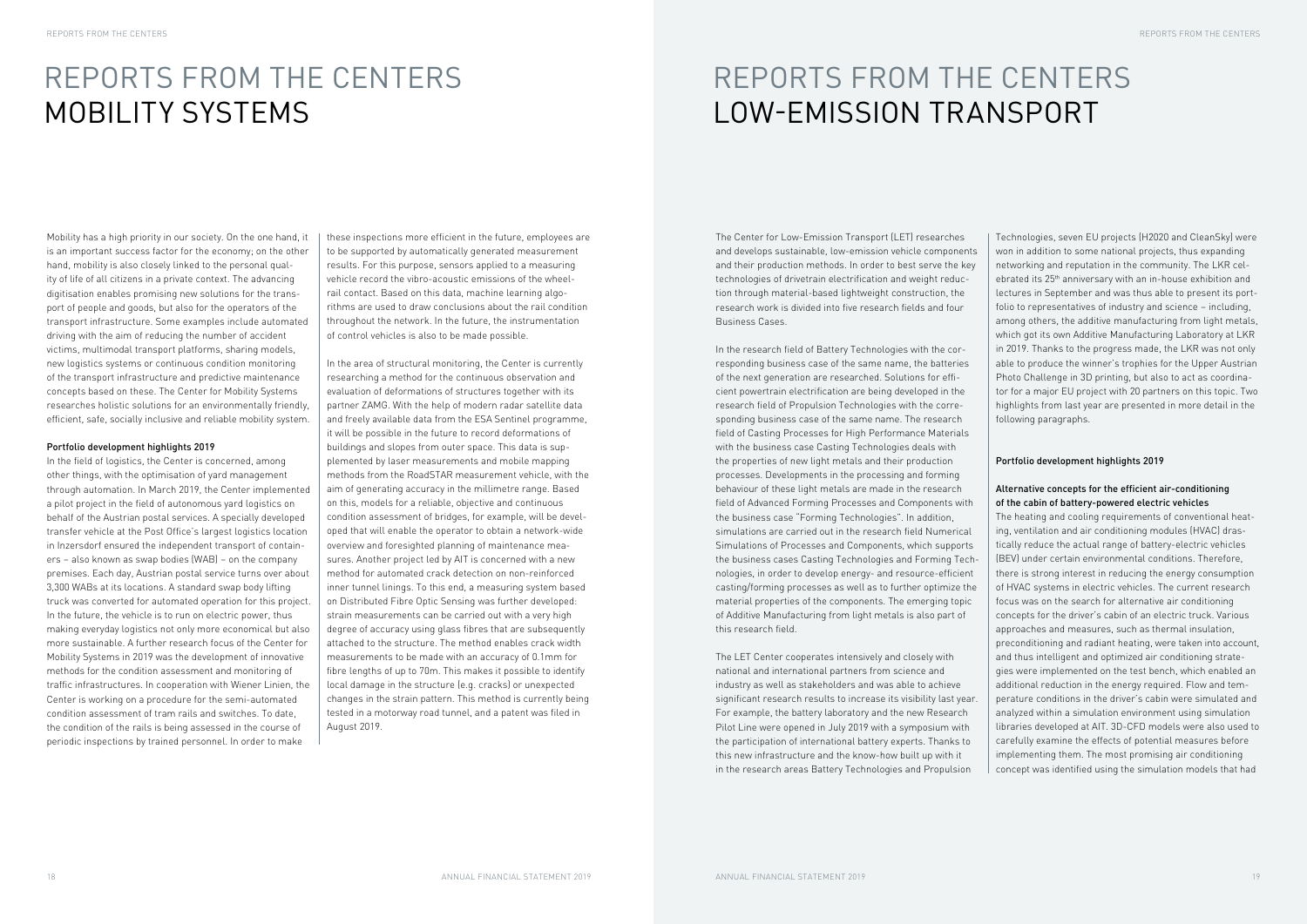been set up and selected together with a representative of the industry for further consideration and development. This AIT concept consists of improved thermal insulation for the driver's cabin, a heat recovery system, radiant heating and preconditioning. The selected measures were then integrated into the driver's cabin and validated in a climate cell at AIT under different predefined environmental conditions (temperature, air humidity and solar radiation). The results of the measurements, including preconditioning, show a reduction in the heating energy required in the reference cycle by up to 50%. The AIT concept thus proves a significant increase in efficiency in comparison to the original concept and thus allows a range increase of 6%.

#### Coupling of the process simulation along the production route

Components for structural lightweight construction in both low-emission/zero-emission mobility as well as in aerospace today have to meet ever increasing requirements, with the required mechanical properties depending strongly on the achievable microstructure of the material. From liquid light metal to the finished component, it is a complex process in which the structure and material properties are influenced in many steps (casting, forming, heat treatment, ...). In order to achieve the best possible results at every process step, it is necessary to know the history of the process and structural parameters. In this way, each subsequent process step is based on the real rather than the ideal

In 2019, the focus was set in the direction of Digital Experience or Experience Business Transformation, respectively, and established as an essential component in the Center. This is associated with a consolidation of the value chain and essential foundations for a focusing or realignment of Center topics.

In the research field Experience Measurement, questions about AR, VR & Work Experience Assessment were explored. In connection with this, contextualized laboratory studies on assistance for assembly work using AR (Augmented Reality) enabled an evaluation of the usefulness and usability of various questionnaire instruments and their further development for the measurability of assistance and work experience. As far as the evaluation of VR training experiences in high-risk and stressful situations is concerned, the SHOTPROS project will carry out scientific evaluations of VR stressors to determine whether they initiate corresponding stress reactions in the test subjects.

In the research field of Diversity Experience, significant progress has been made in the investigation of social diversity dimensions, the observation of which is a prerequisite for an in-depth understanding of user needs. This was also accompanied by the further development of diversity-sensitive research methods (e.g. finalisation of the EvAALuation2 measurement instruments for the FFG). In the area of Human Factors in Cybersecurity, a questionnaire instrument was developed to record cybersecurity behaviour in companies.

In the research field Field Capturing Experience, methods for achieving increased acceptance of complex ambient and mobile technologies were investigated and demonstrated. Together with partners, activities in the Aspern Seestadt and the Viertel Zwei were continued, building on the previous results of the Living Lab. Here, questions relating to Smart Buildings, such as integrated management, unification and analysis of the numerous different data streams, are examined.

microstructure, and the best process parameters can be selected. The main objective of the current research focus at the LKR Leichtmetallkompetenzzentrum Ranshofen is the virtual representation of individual processes by means of numerical simulation along the manufacturing chain, in order to gain insight especially where processes are "hot", "pressurized" or "closed". This holistic approach evaluates differences in the mechanical performance of the components as well as additional potential for weight savings. So far, the model structure of the individual processes and the coupling of the original forming and shaping processes have been carried out. A special coupling of the fluid simulation with the thermomechanical simulation of the components using the numerical tool preCICE achieved a reduction of the computing time by up to 80% – and thus the applicability on an industrial scale. The temperature development was used in this coupled simulation to simulate and predict the grain growth in the semi-finished product and to subsequently transfer the data to process models of extrusion and forging for microstructure modelling approaches. In parallel to the numerical work, the processes were recorded experimentally using sensors. This experimental procedure served to generate data sets with which the numerical simulations were then finally compared and validated. In 2019, in addition to the scientific exploitation of the results (two journal articles, an ongoing dissertation, a completed master's thesis), a large H2020 project and contract research projects from industry could be acquired from this research project.

In the research field Future Interfaces, progress was made on future interaction approaches in the areas of Augmented Human and Playful and Persuasive Interaction. The development of a framework to enable interaction with real objects and real multi-touch devices, such as smartphones, tablets and terminals, in VR deserves special mention. This was successfully evaluated in the PCCL and FX Future Experience projects and will also be used in the DIRIGENT project.

In the field of scientific publications, papers could be positioned at major conferences. These include the QOMEX 2019 conference with four papers on video quality optimization for low-vision users, quality of 360° video streaming, impact of network protocols, and AR assistance experience in the context of Industry 4.0. The Center was also very visible in the organization of the QOMEX 2019 conference, both as organiser and in designing the programme. The results of a comprehensive analysis on the consideration of diversity dimensions in human-computer interaction research, research gaps and opportunities for diversity-sensitive HCI research were presented as a full paper at the CHI (Conference on Human Factors in Computing Systems) 2019. The CHI conference is the most competitive and highest-level conference in the field of human-computer interaction. At the leading conference on HCI in the area of Play, CHIPlay 2019, a total of three papers were presented, including a full paper on "an analysis of user-centered movements using semantic trajectories." Furthermore, a Best Paper Award was achieved at the AmI Ambient Intelligence 2019 conference with an empirical analysis of user-driven requirements for Smart Homes. Another highlight is the publication "Be active! Participatory Design of Accessible Movement-Based Games", which will be presented in February 2020 at the 14<sup>th</sup> International Conference on Tangible, Embedded, and Embodied Interaction.

# REPORTS FROM THE CENTERS TECHNOLOGY EXPERIENCE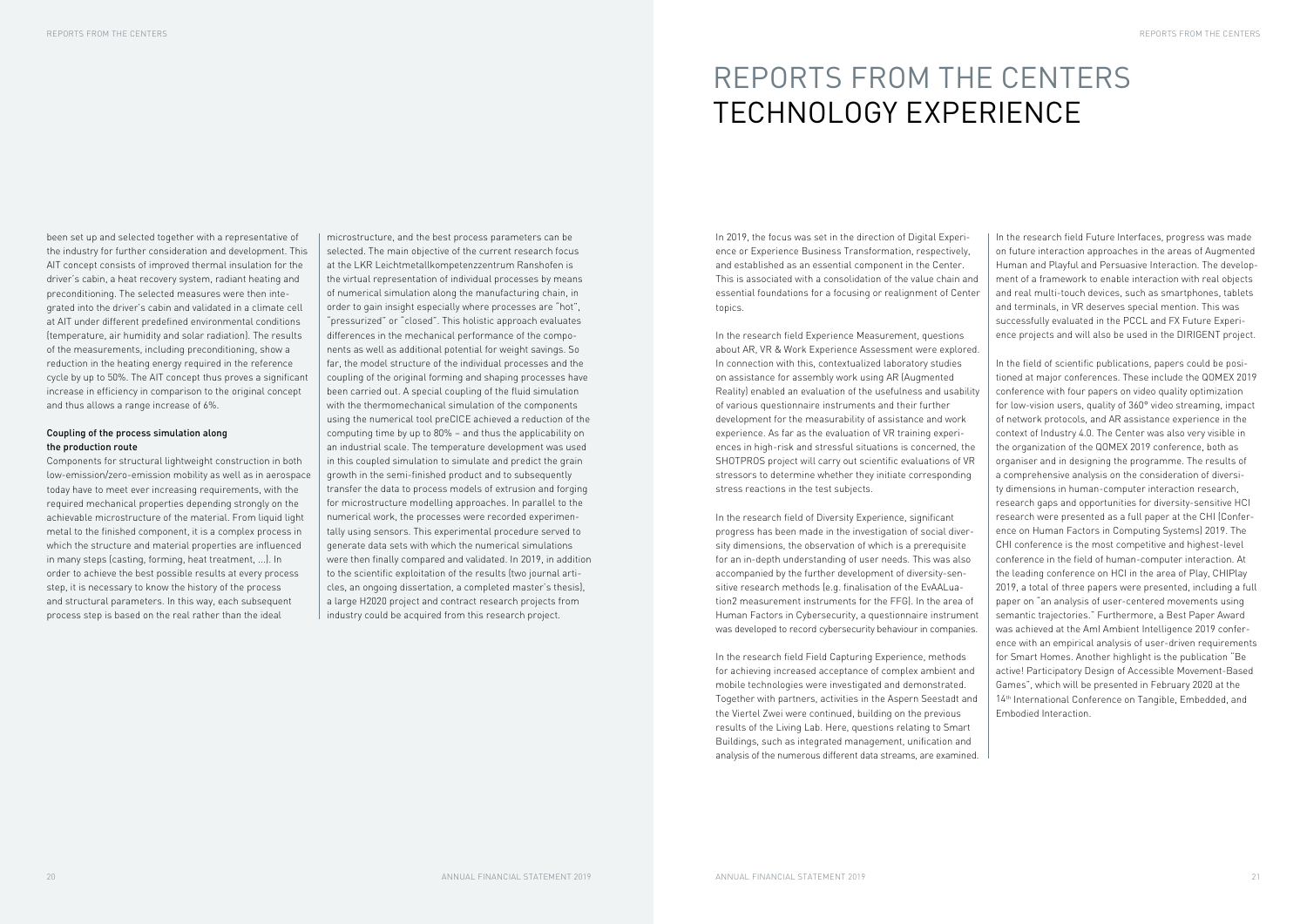#### Portfolio development highlights 2019

The research field Capturing Experience developed approaches for a simpler and more trustworthy handling of automated systems in order to take the human aspects in using them more into account. In the Sim4Blocks project, for example, prototypes for various automation levels of flexible thermal control were developed and examined together with residents of test households. The insights gained are being incorporated into further international collaborations. Furthermore, confidence calibration methods for automated systems were developed. In the auto.Bus – Seestadt project, a so-called Reliability Display for automated vehicles was installed and demonstrated, which gives passengers an insight into the recognition accuracy and the next actions planned. The knowledge gained here is also used in the systematic development of Reliability Displays in other application contexts. Thus, with the approval of the CALIBRaiTE IdeaLab 4.0 project, the systematic development of reliability displays for predictive maintenance is now being driven forward for the first time in automobile production. The topic of acceptance of automated processes of demand-side management is dealt with as well.

As part of the project series QoEStream, a high-performance data acquisition and analysis platform is being developed together with partners which allows real-time collection, evaluation and representation of experience-relevant data of media streaming services with more than 1 million users in real time. The system allows early detection and diagnosis of experience-related user problems (such as problems connecting to the server and resulting in no or a delayed start of the media stream, repeated and long pauses of the media stream due to poor network connection) and exploits the advantages (flexibility, scalability, robustness) of modern virtualization and Big Data technologies. The system is used for monitoring video streaming on the iOS, Android and web browser platforms and is maintained and hosted by AIT. It captures all Quality of Experience (QoE) relevant error and quality indicators (start times, interruptions, bit rate changes, etc.), from the provision through to the playback of a clip. Coordinated KPIs and dashboards visualise which parts contribute positively or negatively to the streaming experience. In addition, Smart Alerts provide round-the-clock notification of experience-relevant deviations and events.

In the year 2019, the Center for Innovation Systems and Policy has performed very well both economically and scientifically and has been able to make a name for itself on a national and European level. The successes in acquiring funded projects, contract projects and framework agreements are manifested in an exceptionally high order level at the end of 2019. This also resulted in a corresponding increase in external revenues in comparison to the previous year.

At European level, the visibility of the Centre has been increased, in particular in the areas of foresight and mission-oriented research, technology and innovation (RTI) policies, the provision of micro-data and robust indicators on knowledge production and exploitation in research and innovation systems, as well as new forms and practices of responsible innovation in the public and private sectors. At the national level, new customer segments were developed, particularly in the areas of public agencies, cities and associations. In a number of projects, the potential for cooperation with the other AIT Centers could also be utilized to offer comprehensive system solutions.

#### Portfolio development highlights 2019

Transformative RTI policy forms the core of the Center's research programme. This orientation has proven to be very seminal in supporting new policy initiatives, which are summarised under the term mission-oriented RTI policy. In 2019, it was possible to support the bmvit (now BMK) as well as the OECD and the EU Commission in the further establishment of this policy approach. Particularly noteworthy at this point is the framework contract Foresight on Demand, under which the five Mission Boards set up by the EU Commission are currently being monitored. The same goes for the continuation of work to support strategic partnerships at European level, in particular the European Institute of Technology (EIT) Climate and the Joint Programming Initiative (JPI) Urban Europe. In the course of this, demand-side policy instruments are increasingly becoming the focus of attention in order to bring innovations to a broader application. In this context, the Center was able to advance its work on experimental policy approaches last year, such as experimental spaces for new forms of regulation and public sector acquisition. Scientifically, this work is reflected in the award of the contract to organize the International Sustainability Transitions Conference 2020, which is being prepared jointly with the WU Vienna University of Economics and Business.

Research and innovation will only be effective in terms of decarbonisation if we succeed in scaling up and replicating pilot and demonstration projects. This transition from individual pilots to a broader implementation has been the subject of several of the Center's projects at the national and European levels, partly in cooperation with other AIT Centers. Cases in point comprise models for accelerating the transition of regional energy systems (e.g. smart grid, smart city) and national food systems from production through to utilisation (e.g. circular economy) that have been implemented towards more sustainability.

### REPORTS FROM THE CENTERS INNOVATION SYSTEMS & POLICY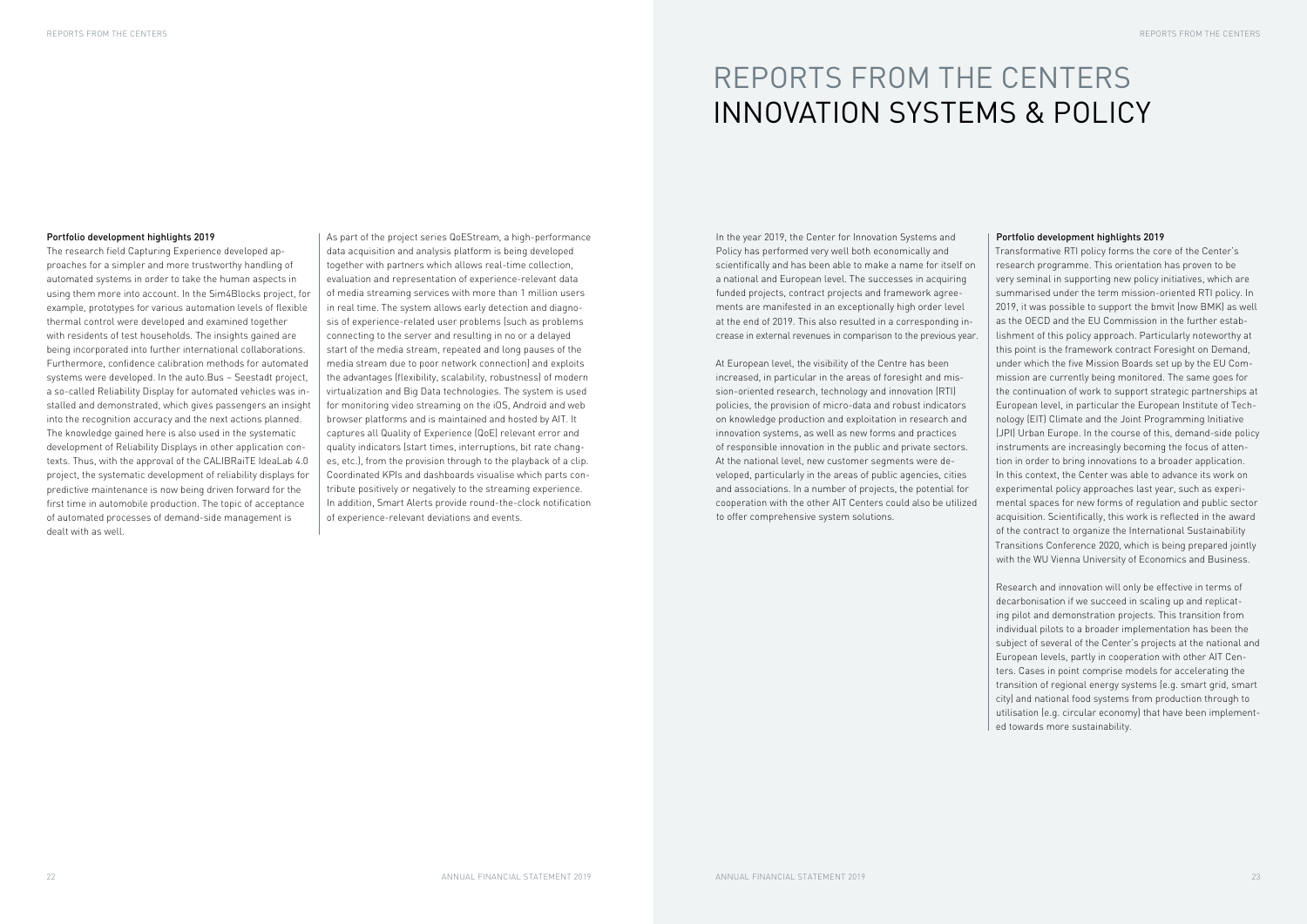Digital platforms for mapping and visualizing organizational data open up new possibilities for supporting the development of innovative communities of companies, public institutions and researchers in their networking and knowledge exchange. Last year, the Center was able to support several ministries and agencies in the mobilization of such communities with the aim of increasing collective innovation capacity. In doing so, survey methods were combined with the development of digital infrastructures in order to guarantee high interaction and data quality.

With the continuation of the European Research Infrastructure for Science and Innovation Policy Studies (RISIS) infrastructure as an advanced community, the Center's profile in the field of R&I data and indicators was methodologically advanced. In addition to structured microdata at the organizational level, RISIS also uses unstructured data, and new semantic methods are employed for indicator development. These new methods and procedures developed in RISIS will also be applied from 2020 onwards in a somewhat similar project on R&I data and indicators specifically in the energy sector. Flanking the expansion of RISIS, the Head of Center was appointed as a visiting professor at the Université Gustave Eiffel, the coordinating organization of RISIS, in order to further expand scientific cooperation over the next few years. Seibersdorf Labor GmbH (SL) offers highly sensitive lab and analytical services as well as special developments for complex measurement technology in the segments of chemical analysis, radioactivity and ionizing radiation, EMC and high frequency technology as well as optical radiation. The product portfolio is supplemented by education and training offerings of the Seibersdorf Academy.

In 2019, some of the profits generated were again reinvested in our own research and development as well as in the continuous improvement of quality with regard to certifications and accreditations. The focus of applied research and experimental development was on the following areas:

- Detection of doping substances and disease markers
- Development and validation of methods for stability studies
- Method and prototype development for the measurement of electromagnetic fields

The Nuclear Engineering Seibersdorf GmbH (NES), a 100% subsidiary of AIT GmbH, has two main tasks: the management of radioactive waste produced in Austria (collection, sorting, processing, conditioning and interim storage) and the decontamination and decommissioning (dismantling) of nuclear facilities, in particular from 45 years of research and development at the Seibersdorf site.

Both tasks are carried out on behalf of the Republic of Austria (currently represented by the BMK) and there are long-term contracts with terms until 2033 (decommissioning) and 2045 (waste management), which also regulate the financing of the activities.

- Safety of laser and optical radiation
- Measurement methods and simulations for radiation hardness
- Development of methods for ultra low-level measurement technology
- Development of radiation protection measuring devices and probes
- Development and quality control of (radioactive) medicinal products

The order level of Seibersdorf Labor GmbH has risen continuously in most subject areas in recent years, and has increased strongly in individual business areas. From the current perspective, we expect a stabilisation at this high level or continued slight growth.

The main projects of NES in 2019 in the field of waste management were the start of the reconditioning of old waste packages in the "New Handling Centre" – a building complex for the processing of non-combustible radioactive waste – and, in the field of decommissioning, the start of active operation of the soil measurement system which can be used to measure and sort slightly contaminated materials from previous decommissioning projects in order to minimise the volume of radioactive waste as far as possible.

# SEIBERSDORF LABOR GMBH

### NUCLEAR ENGINEERING SEIBERSDORF GMBH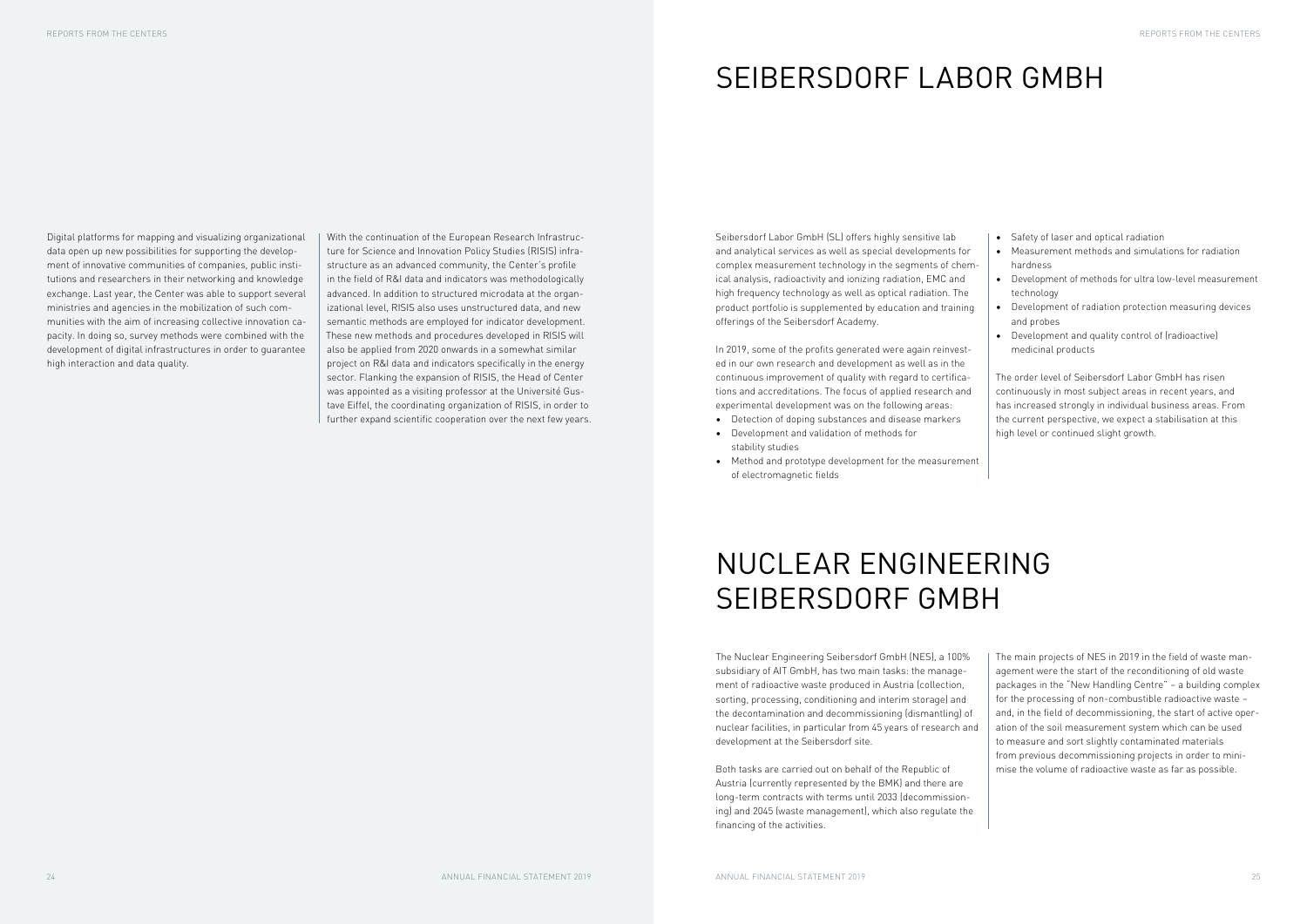

BUSINESS PERFORMANCE 2019 BUSINESS PERFORMANCE 2019 BUSINESS PERFORMANCE 2019

For the AIT Group, the 2019 financial year was again characterised by an increase in sales and revenue. Revenue increases both in the area of contract research and co-financed research, personnel growth and a positive earnings development characterized the year under review.

The contributions of the shareholders, the third major source of funding for the research work of the AIT Group, in 2018 had still included a sum of 1.9 million EUR for the federal initiative to create a research centre for electronically based systems (Silicon Austria). The shares in the Si.A. Errichtungs-GmbH founded for this purpose were sold at the end of 2018. Adjusted for the sum of the federal funds used for Si.A. Errichtungs-GmbH, 2019 shows a slight increase in the use of federal funds in the AIT Group. Compared with the previous year, this results in an increase of 1.3 million EUR  $[+2.6%]$ 

Contract research grew by 2.0 million EUR (+3.7%) in the year under review compared with the previous year; the growth tangent of the co-financed revenues showed an increase of 1.4 million EUR (+4%).

Other operating income / other revenues of 13.9 million EUR include the income from the reversal of provisions in the amount of approx. 1.5 million EUR, revenue from the reversal of value adjustments of 0.4 million EUR, the reversal of investment grants in the amount of 8.9 million EUR, proceeds from recharged rents and operating costs of 1.1 million EUR as well as other operating income / other revenues in the amount of approx. 2 million EUR.

In contrast to the presentation of the P&L structure of the annual financial statement, the presentation for the management report was maintained unchanged in order to present the proceeds from research contracts without confusion with the proceeds from expenses charged in the amount of 5.4 million EUR (previous year: 3 million EUR) and the other revenues in the amount of 1.7 million EUR (previous year: 2 million EUR).

In the presentation for the management report, an additional 4 million EUR (previous year: EUR 3.5 million) was reclassified to the line Nuclear BMK – formerly bmvit – as well as EUR 4.9 million (previous year: 3 million EUR) being reclassified to the line Nuclear BMK – previously BMNT – in order to achieve a better presentation of the overall "nuclear financing".

| Designation in kEUR                                  | ACTUAL 2019 | ACTUAL 2018 |
|------------------------------------------------------|-------------|-------------|
| Revenues R&D                                         | 53,260      | 52,069      |
| Inventory changes                                    | 825         | 67          |
| Revenues R&D including inventory changes             | 54,085      | 52,136      |
| Funding R&D                                          | 34,832      | 33,013      |
| Inventory changes                                    | 1,495       | 1,923       |
| Revenues R&D including inventory changes             | 36,327      | 34,937      |
| <b>Total Revenues from Research Contracts</b>        | 90,411      | 87,073      |
| Services BMK - previously bmvit                      | 49,779      | 50,373      |
| <b>Total Payments of the Shareholders (Research)</b> | 49,779      | 50,373      |
| Nuclear BMK - previously bmvit                       | 3,966       | 3,475       |
| Nuclear BMK - previously BMNT                        | 4.942       | 3,059       |
| <b>Total Financing Nuclear</b>                       | 8,907       | 6,533       |
| Other operating income / Other revenue               | 13,877      | 14,774      |
| TOTAL OPERATING INCOME                               | 162,975     | 158,753     |

Designation in kEUR ACTUAL 2019 ACTUAL 2018

| DESIGNATION IN KLON                   | AUUHLLUU   | AUTUAL ZUTO |
|---------------------------------------|------------|-------------|
| TOTAL OPERATING INCOME                | 162,975    | 158,753     |
| Material costs                        | $-8,294$   | - 7,666     |
| Services rendered by third parties    | $-10,043$  | $-10,225$   |
| Material costs and purchased services | $-18,337$  | $-17,890$   |
| Personnel expenses                    | $-96,840$  | $-93,206$   |
| <b>Amortizations</b>                  | $-11,032$  | $-11,451$   |
| Other operating expenses              | $-32,749$  | $-32,498$   |
| <b>TOTAL OPERATING EXPENSES</b>       | $-158,958$ | - 155,045   |
| <b>OPERATING PROFIT</b>               | 4,017      | 3,709       |
| <b>Financial profit</b>               | 313        | - 86        |
| <b>Result before taxes</b>            | 4,331      | 3,623       |
| Taxes on income and earnings          | $-281$     | - 393       |
| ANNUAL RESULT/PERIOD RESULT           | 4,050      | 3,229       |
| <b>Result carried forward</b>         | 26,863     | 23,633      |
| <b>NET PROFIT/LOSS</b>                | 30,912     | 26,862      |

The company's expense structure for the reporting year 2019 shows slight increases of 0.4 million EUR compared to the previous year for project-related material costs and related services (reporting year: 18.3 million EUR, previous year: 17.9 million EUR).

As a result of higher staff numbers as well as of the collective agreement related salary indexing, personnel expenses rose by approx. 3.6 million EUR (reporting year: 96.8 million EUR, previous year: 93.2 million EUR).

Compared with the previous year, other operating expenses showed a nearly constant development.

The annual result is 4 million EUR and shows a stable development of the AIT Group.

### EXPENSE STRUCTURE AND RESULT

### BUSINESS PERFORMANCE 2019 EARNINGS POSITION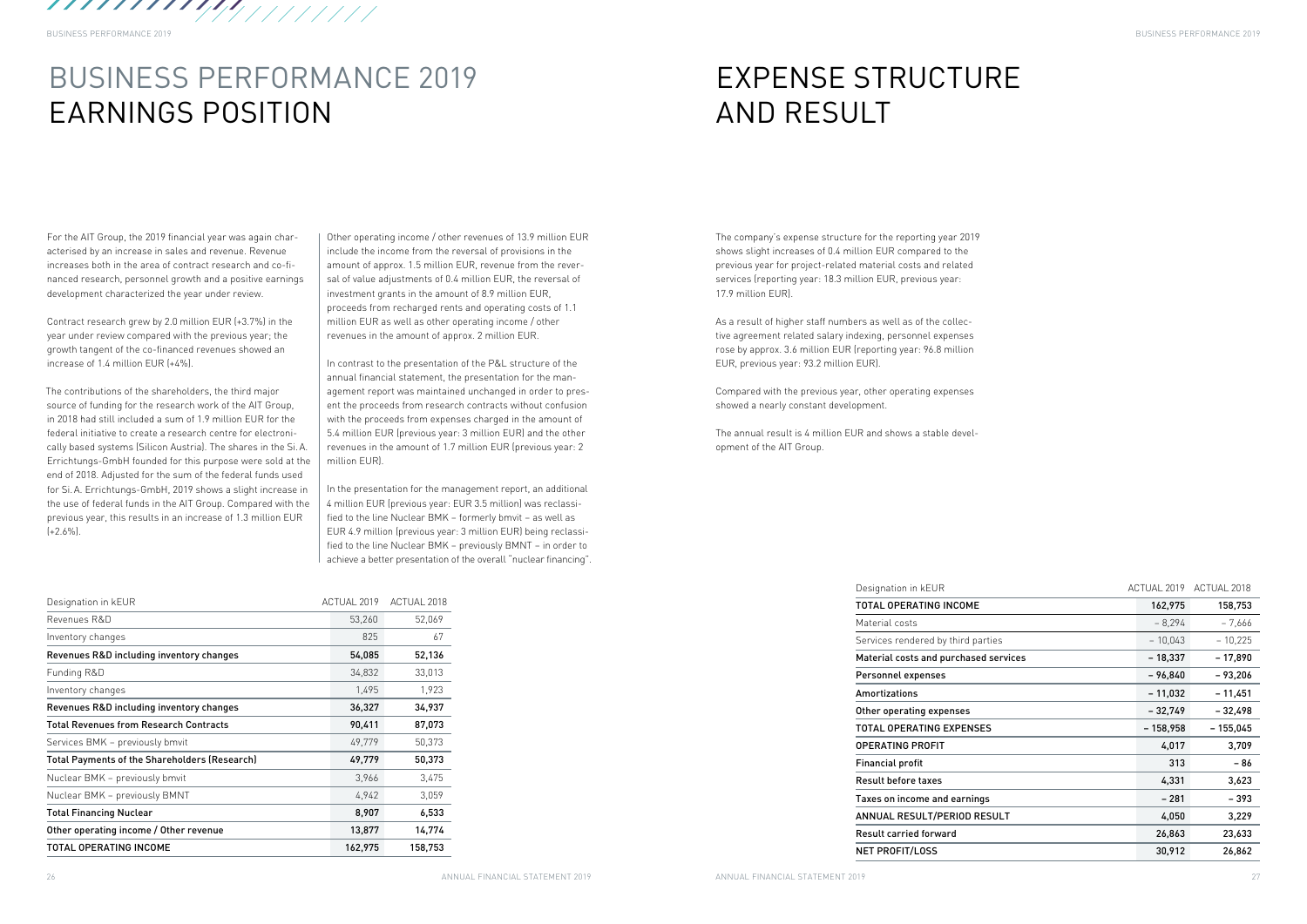In the year under review, orders worth 64.5 million EUR (previous year: 74.7 million EUR) were acquired. The incoming orders of the AIT Group were therefore unable to match the level of the very strong acquisition year 2018. In the area of contract research, incoming orders in the year under review amounted to EUR 27.4 million (previous year: 34 million EUR). In the previous year, contract research orders in the area of fast image processing alone amounted to around EUR 7.5 million, which will be handled in the year under review and in subsequent years. This nearly unparalleled top level of the previous year could not be reached again in the year under review. In the area of co-financed research,

The order level in the year under review was again up in comparison with the previous year (FY: 183.2 million EUR, previous year: 179.2 million EUR, +2.2%). In contract research, the order level could be increased by 5.2% to EUR 36.4 million EUR (previous year: 34.6 million EUR). In co-financed research, the order level in the year under review was EUR 146.8 million (previous year: 144.6 million EUR) and thus increased by 1,5% over the previous year.

#### Incoming orders

Order Level All amounts in millions of EUR



All amounts in millions of EUR



incoming orders in the year under review amounted to EUR 37.1 million (previous year: 40.7 million EUR). The acquisition of funded projects follows the cycles of calls from the grant authorities and the associated decision and award windows. The award of a number of open grant applications is expected at the beginning of the following year. Despite the lower volume than in the previous year, incoming orders in the year under review again contributed to the increase in order backlog and work in progress (see further below). More orders were acquired than had to be handled in the year under review. This provides a stable basis for the capacity utilisation situation in the following years.

### INCOMING ORDERS ORDER LEVEL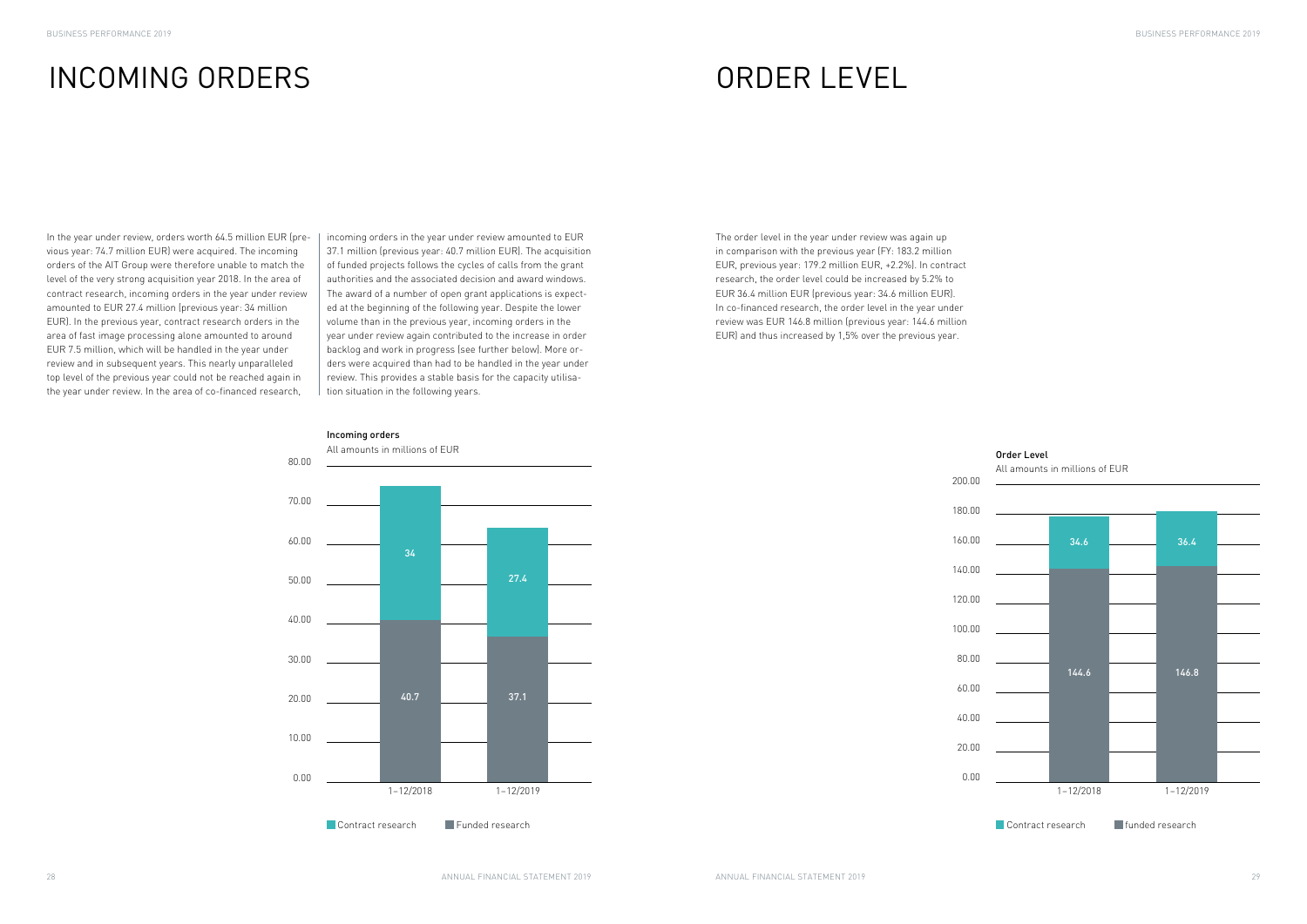Work in Progress does not only take account of the invoiced revenues (as in the case of the order level), but also the deferred project revenues due to the project work progress. In the year under review, the work in progress amounted to 88.5 million EUR and was thus 1.3% higher than the previous year's figure (87.5 million EUR).

In terms of project categories, the following picture emerges: Work in progress for contract research remained stable at 25.6 million EUR (previous year: 25.4 million EUR, +0.1%), the workload of co-financed research increased by 1.3% to 62.9 million EUR (previous year: 62.1 million EUR).

Total investments in intangible assets and property, plants and equipment in 2019 amounted to 10.8 million EUR and are 4.6 million EUR below the corresponding previous year's figure of 15.4 million EUR.

The investment in intangible assets (primarily rights) amounted to 0.3 million EUR (previous year: 0.2 million EUR). The acquisition of assets for land and buildings amounted to 0.2 million EUR (previous year: 3.1 million EUR). The investment in technical facilities amounted to 6.8 million EUR (previous year: 6.6 million EUR). 1.7 million EUR were spent for facility and office equipment (previous year: 2.6 million EUR) and 1.8 million EUR were received for advance payments and plants under construction (previous year: 2.7 million EUR).

As of 31 December 2019, cash and cash equivalents amounted to 71 million EUR (previous year: 85.2 million EUR). The liquidity level as of 31 December 2019 also includes funds for investment projects already ordered but not yet delivered. As of 31 December 2019, liabilities to credit institutions amounted to 0 million EUR (previous year: 1.2 million EUR. As of 31 December 2019, equity amounted to 46.6 million

Cash and cash equivalents are offset by liabilities from fiduciary project coordination funds in the amount of 15.2 million EUR (previous year: 26.7 million EUR).

As of 31 December 2019, there were securities deposits with a book value of 13.4 million EUR (previous year: 13.3 million EUR).

#### Work in Progress

### INVESTMENTS

### LIQUIDITY AND FINANCIAL POSITION

### WORK IN PROGRESS

(unfinished projects)

All amounts in millions of EUR



EUR (previous year: 42.5 million EUR). After considering the investment grants in the amount of 74.4 million EUR (previous year: 74.2 million EUR), the sum of expanded capital resources for the reporting year 2019 amounts to 121 million EUR (previous year: 116.7 million EUR).

100.00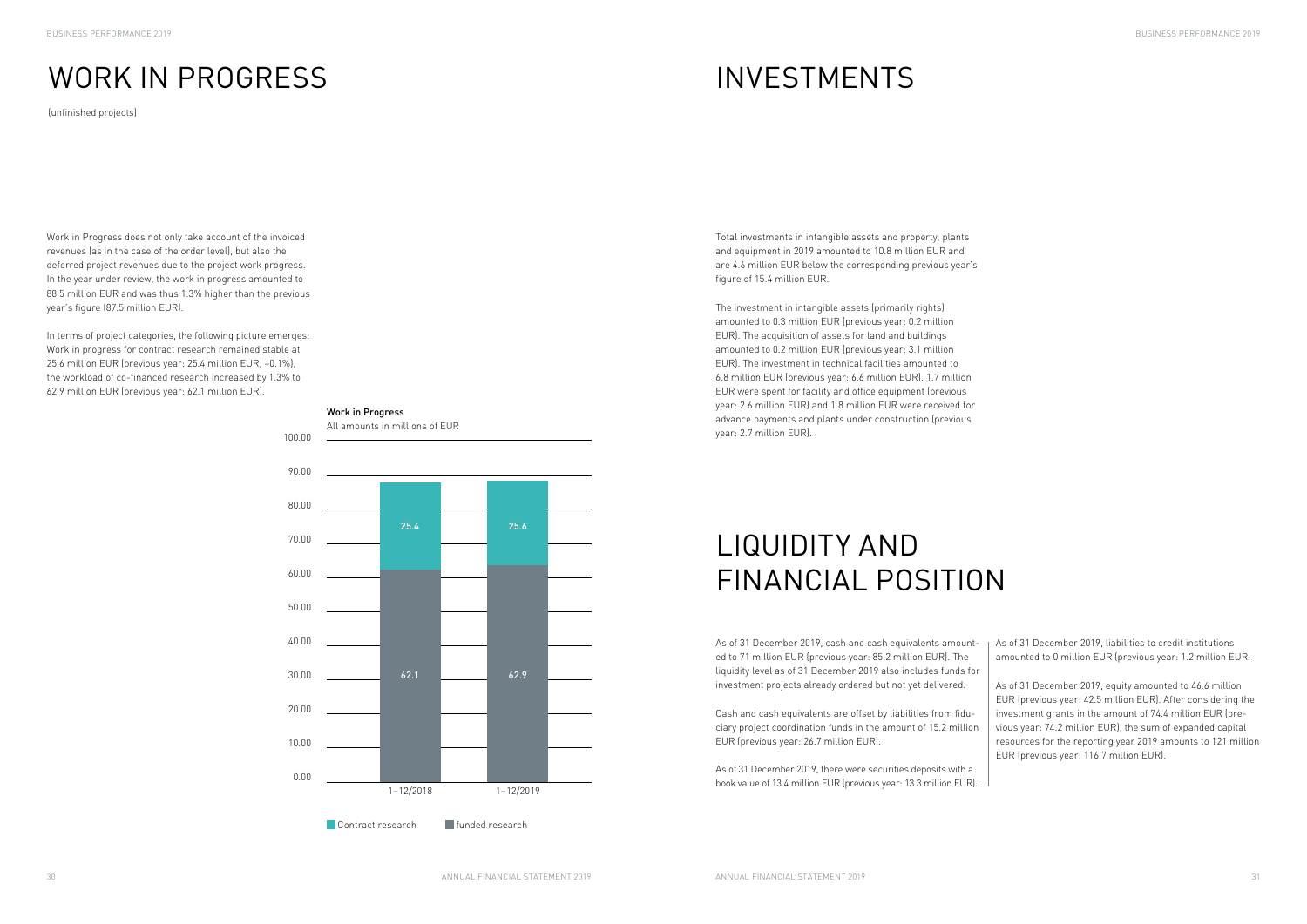As of 31 December 2019, the company employed a total of 1,136.3 FTEs or an average of 1,124.3 FTEs during the financial year. These figures also include apprentices, apprentices in the retention period, and HF/EU scholarship holders. Compared to the previous year reporting date (1,099.1 fulltime equivalents and 1,096 average full-time equivalents), this corresponds to a total increase of the workforce of 37.2 full-time equivalents and 28.3 average full-time equivalents. The highest increases stem from the AIT Austrian Institute of Technology GmbH as well as the Seibersdorf Labor GmbH.

AIT is committed to the fact that every entrepreneurial activity involves taking risks. At the same time, a successful company knows how to use its opportunities. AIT is committed to providing resources and design options for managing opportunities and risks in order to exploit opportunities and take risks in a conscious manner.

For example, many risks have a recurring characteristic and occur whether they are recognized or not, while opportunities can often be seized only once and only within certain time frames that must be recognized as such. AIT has the freedom to seize an opportunity when it makes strategic sense. On the other hand, AIT is not free to avoid risks completely or to resolve them in every case in a contradiction-free manner.

The implemented risk management system, which was further developed and optimized in the past financial year, is used for recording and controlling.

#### Risk management and internal control system

Risk management identifies and categorises significant risks inherent in the AIT activities. It defines how these risks are to be dealt with. For example, by defining which risks are consciously accepted and managed and which risks should be avoided or outsourced. The risk management system at AIT consists of three components:

- 1. Risk strategy
- 2. Risk-related responsibilities, processes and guidelines
- 3. Monitoring the risk management

AIT understands the Internal Control System (ICS) to encompass the totality of all the policies, process descriptions, work instructions, methods, and control measures ordered by management which serve to ensure the proper running of business operations at process level.

Internal control measures are a means to an end for AIT to achieve its objectives, and not an end in themselves. Controls are effected by employees at all levels of the organisation.

AIT regards the Internal Control System as a subsystem of risk management with strong mutual interactions. As a rule, optimizations in the ICS will have a positive effect on risk management since every improvement of the control system at process level tends to contribute to the reduction of the effort required for dealing with risks.

## PERSONNEL REPORT ON PRINCIPAL RISKS AND UNCERTAINTIES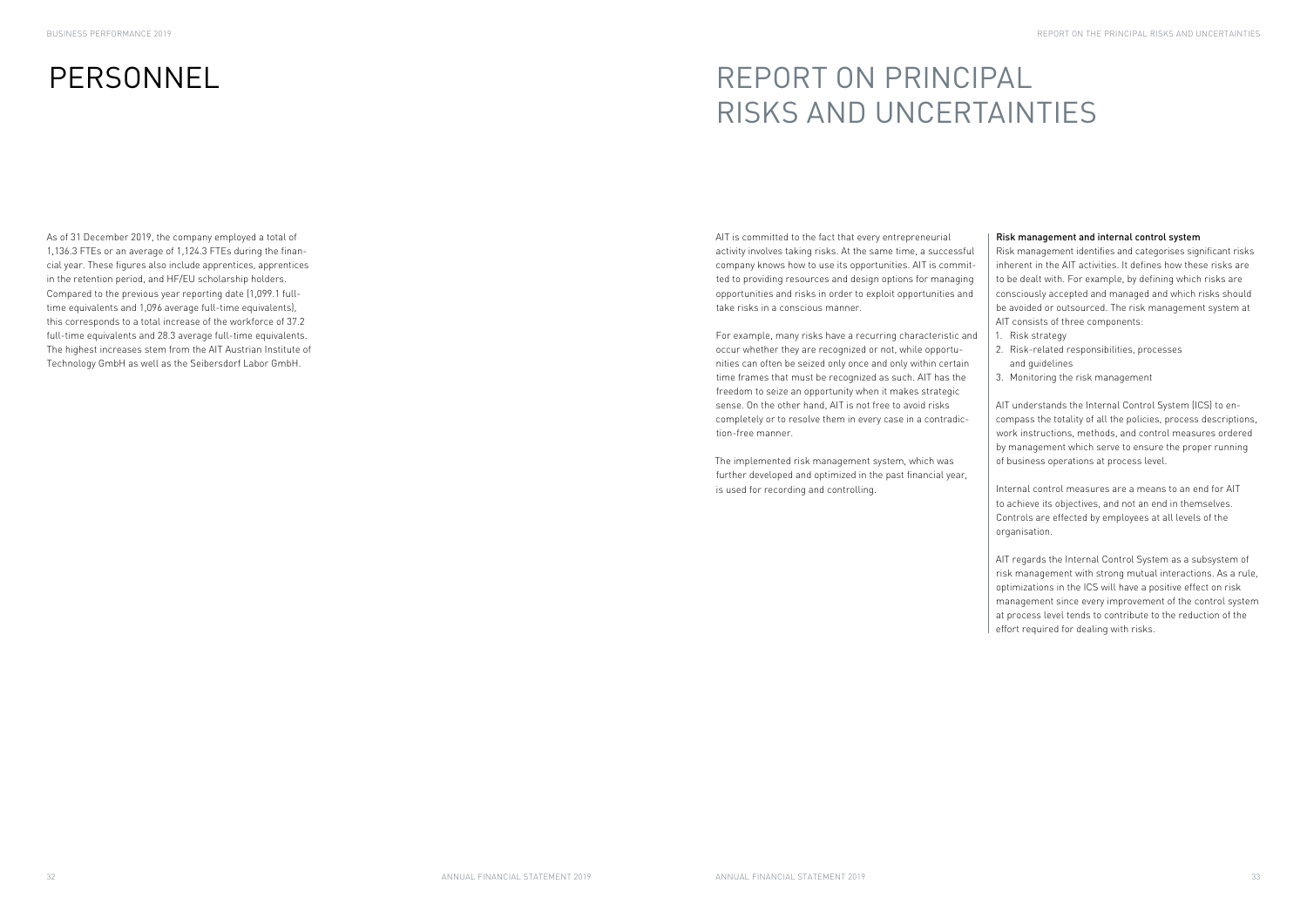The basis for the AIT risk management system is the risk strategy. It is established by the management and defines the risk categories and risk topics to be considered along the most important business areas or the most important value-adding resources. It evaluates these and defines how to deal with these risks (avoid risks, outsource risks, accept and manage risks).

Once the basic risk strategy has been determined on the basis of the strategic risk catalogue, the risk management system subsequently ensures that (further) risks are identified, assessed, managed and reported. The aim of risk management is to optimise the company's success and value in line with the defined AIT corporate strategy. Risk management thus takes place as a continuous process in all parts of the company.

To ensure that the basic steps of the risk management system can function properly, AIT has made appropriate specifications on processes, functions and guidelines. AIT defines its risk management as a fixed component of corporate management. Risk management is taken into consideration in the

- Development of the corporate strategy (market considerations, business case developments etc.)
- Considerations of the design of the organizational structure (e.g. by defining roles, responsibilities or even by defining organizational units themselves)
- Process development (e.g. as part of the offer, procurement or recruiting process)
- Specifications for shaping the corporate culture (such as Incentive Models, MBO etc.)



### RISK STRATEGY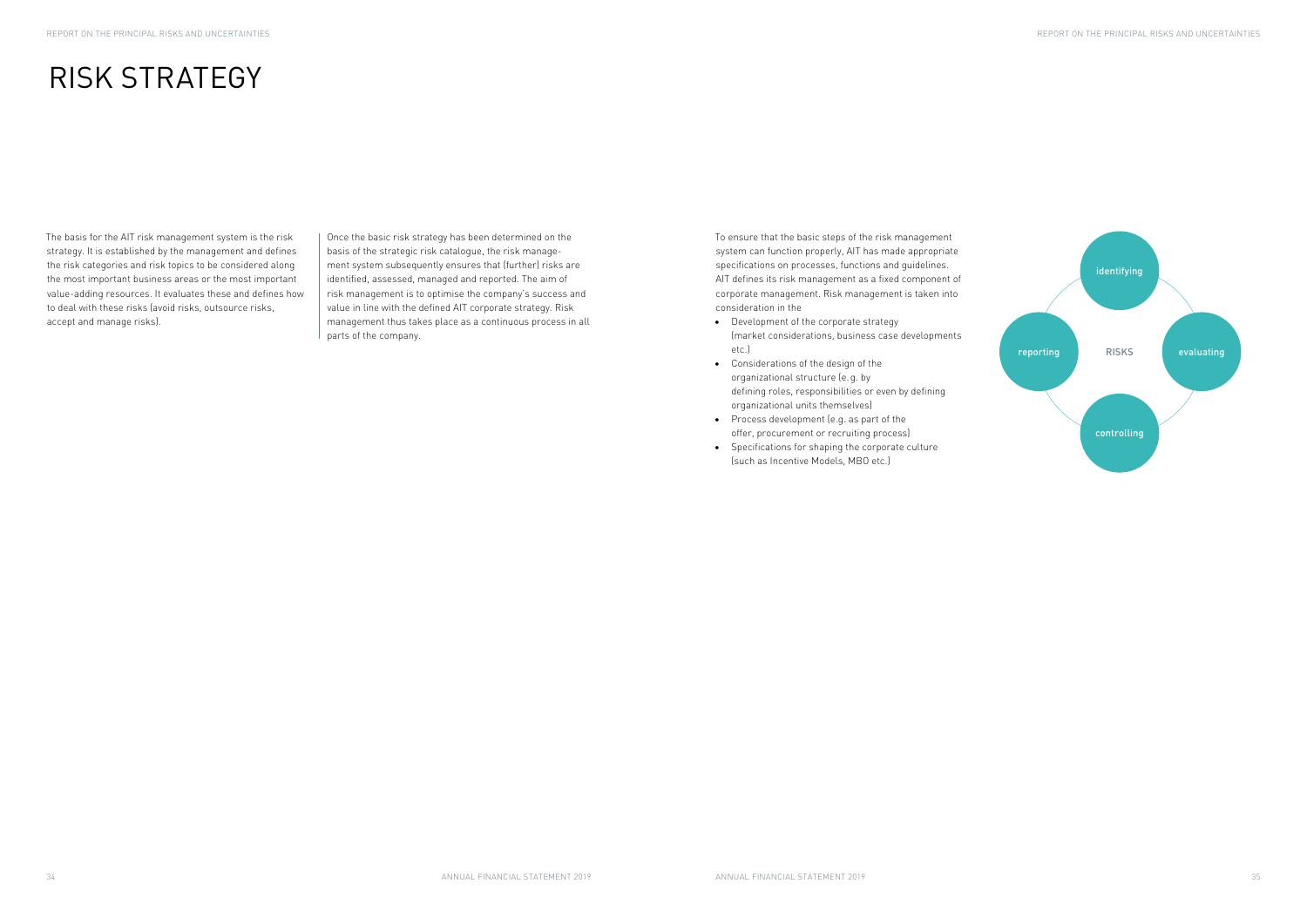The following is a description of the key corporate risk areas that may have a negative effect on the assets, financial and profit position of AIT.

#### Financial risk, information on financial instruments according to § 243 UGB [Austrian Commercial Code] Para 3(5) UGB [Austrian Commercial Code]

The company currently does not use any derivative financial instruments. Due to the nature of its business operations, the use of derivative financial instruments is not planned in the future either.

The value of the receivables is continuously assessed and monitored by the receivables management. A review of compliance with payment deadlines, limiting of credit limits and obtaining creditworthiness assessments from our clients limit the impact of potential payment defaults on the company's assets, financial and profit position.

#### Risk of the strategic portfolio and market risk

AIT works on the (further) development of technologies or processes whose future usability (e.g. via exploitation in contract research) must first be proven.

The resulting development risk is covered by the use of federal funds. The AIT research portfolio is thus made up of elements with varying degrees of maturity. At the same time, it represents a risk mix that makes it possible, on the one hand, to take up and finance new issues while simultaneously generating a stable income situation on the other. In exploiting the results, AIT addresses European and international markets. Both the acquisition of clients and projects in the field of contract research as well as the acquisition of third-party funding in the national and international subsidy markets take place in a competitive environment.

Against this background, a risk in terms of attainability of projected figures, the development of client groups and partner networks as well as the implementation of business models is an intrinsic part of business. The service portfolio of the AIT Group is diversified and addresses various sectors in different markets. The continuous monitoring of the order situation as well as an early recognition of trends in the relevant markets with measures that are quickly derived from these remain important tasks for AIT.

#### Project funding risk

A public project funding scheme deviating from the full reimbursement principle as well as changing interpretations of funding guidelines may lead to a deterioration of the funding rate. Changes in the terms of funding project accounting require a system adjustment of the cost accounting and project accounting system. In order to maintain a sound project assessment base, it is necessary to monitor the relevant environment and assess it with regard to possible commercial effects.

#### Information technology risks

The company has a central IT system environment, enabling the joint use of high-quality system components at the various locations. This includes, among other things, a modern security environment with a firewall, virus scanning and remote access points with multiple protection for the detection of and defence against attacks. The data is centrally stored, automatically backed up at regular intervals, and copies are kept off-premises. All our projects are based on the generally accepted standards of the Baseline Protection Manual of the Federal Office for Information Security (BSI) and ISO standard 27001 and are supplemented by empirical values reflecting the current state of technology. AIT intensively

deals with the protection of the IT infrastructure from unauthorized access or from attacks, both from within and from outside. In addition to technical and organizational measures in IT security, the company also implements targeted measures in the area of awareness training for all employees on topics pertaining to IT and information security (e.g. also when handling personal or other sensitive data).

### Legal risks

AIT counters legal risks through constant communication between the central legal department and the local attorneys, as well as through the implemented reporting system which encompasses ongoing procedures and potential risks. Possible risks were taken into account by means of balance sheet risk provisions in the annual financial statement.

#### Economic risks

The current developments regarding Covid-19 (coronavirus) are continuously monitored and corresponding measures are taken depending on them. In particular, business events (with a larger number of people) are currently being refrained from, business trips are being reduced, travel warnings are being taken into consideration accordingly and many company areas are being converted to teleworking.

We follow the recommendations of the Austrian Federal Government both in the interests of the health of our own employees and of society. All the activities we embark on are geared to ensuring that our business operations are conducted in the best possible way in the interests of our customers and partners. Currently, the concrete effects on the course of business are still limited, although we expect projects to be postponed due to the general restrictions in public life, both in terms of order intake and order processing.

### RISK AREAS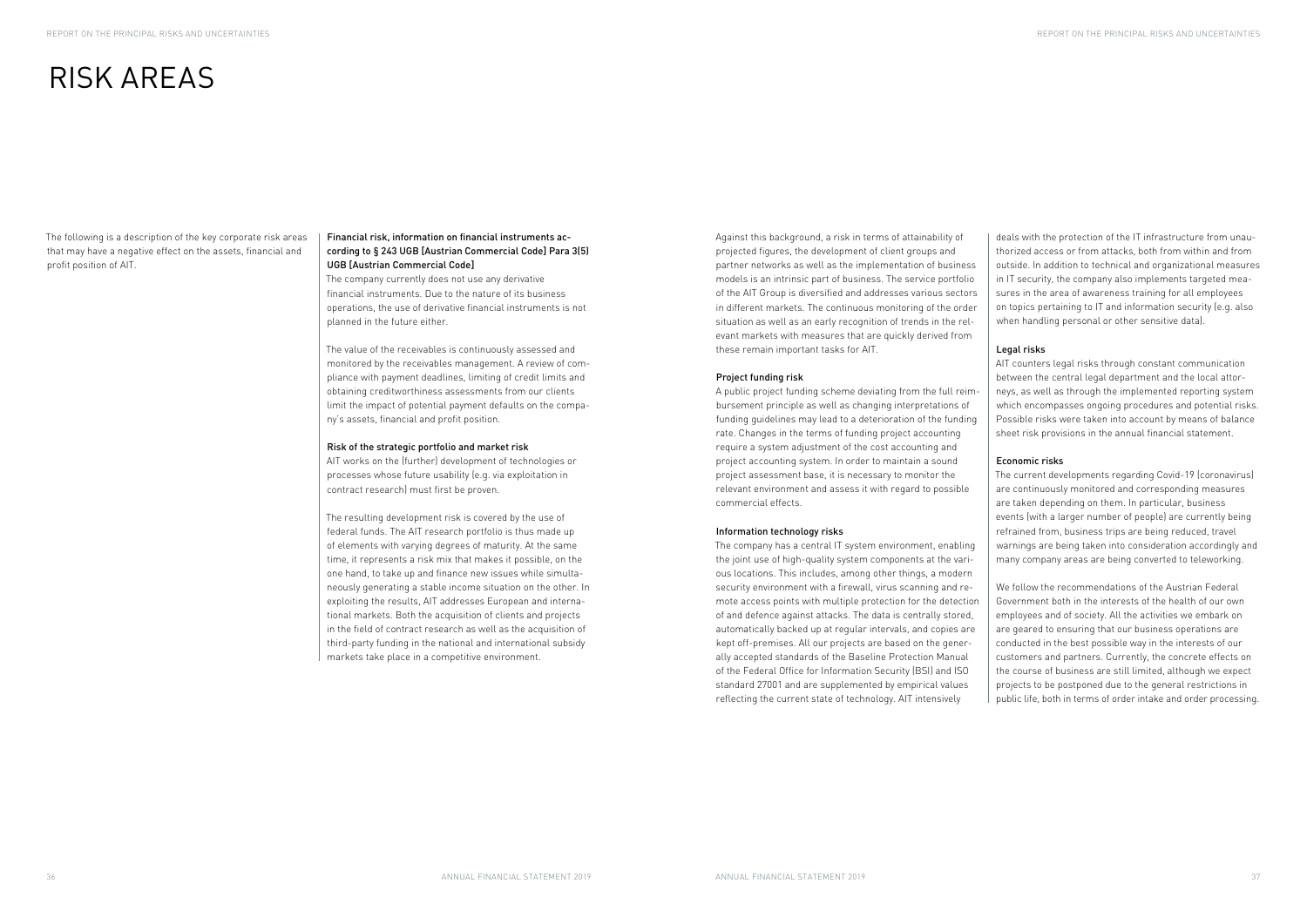A clear management and corporate structure obtains in the Centers, the divisions, the company and the Group. Cross-departmental key functions are managed centrally by the company, with the individual companies of the Group having a high degree of autonomy at the same time, in particular with regard to operation-related processes.

The accounting regulations-related internal control system of AIT ensures that accounting records are checked for mathematical and factual correctness. The material check for the release of bills and receipts takes place in the respective organizational units or subsidiaries and the financial and accounting procedures for all organizational units are then centrally managed at AIT – intensively supported by digitized processes and systems. This IT system-supported, centralized management of financial and asset accounting at AIT, with creditor and debtor management and the complete management of all incoming payments and outgoing payments, ensures a comprehensive functional separation of operational and financial processes across the Group.

The functions of the departments which are significantly involved in the accounting process, i.e. accounting and treasury, controlling and business administration, IT, as well as HR, legal, and procurement, are clearly separated. The areas of responsibility are clearly assigned.

The financial systems used are protected against unauthorized access by corresponding IT systems. Standard software is used in the area of financial and management systems.

An adequate policy and process management (e.g. for management, business, controlling, resources and support processes) has been established and is constantly being updated and further developed. The electronic incoming invoice recording with electronic release workflow is comprehensively used throughout the AIT Group. The electronic processing of invoices as well as the complete release of invoices for payment in the system ensure a high transparency and reliability as well as the maintenance of the process discipline (e.g. four eyes principle).

The ICS, in particular accounting-relevant processes, is regularly checked by the process-independent internal audit team.

The internal control and risk management system with regard to the accounting process, whose essential features have been described above, guarantees with sufficient certainty that entrepreneurial events are accurately recorded in the books, processed and thus properly incorporated into the external accounting.

### Personnel risks

The performance of our employees is essential for the development of our knowledge-based company. The company is competing with other companies for highly qualified specialists and executives. The further development of the AIT management culture, measures for training and further education in connection with the implementation of specific technical and scientific as well as management and support role models will position AIT more strongly as a top employer internationally. Within the framework of international and domestic cooperation projects with universities and scientific institutions, AIT increases its access to well-qualified employees in the course of concrete project work. The "Recruiting" department supports the entire AIT recruiting process, from requirement definition all the way to professional search. New IT tools increase transparency and effectiveness throughout the process and complement the contribution of recruiting to strengthening the AIT employer brand.

#### Product and environmental risks

Product and environmental risks may arise in the course of laboratory operation with hazardous materials during storage, handling and disposal. Possible effects obtain in associated incidents with immediate effect on individuals and the environment. AIT is therefore taking into account high (safety) technical standards for the use of hazardous materials, and these are subject to consistent monitoring of quality requirements and standards.

#### Infrastructure and location rehabilitation risks

In recent years, intensive measures have been taken to implement the location and space concept of AIT and its subsidiaries. This applies both to the main location in Vienna and to the Seibersdorf location, where a significant improvement in the surface structures – both technically and in terms of the usability of the surfaces – was achieved through new construction. Nevertheless, additional measures are necessary at the Seibersdorf location to improve the structural condition of the buildings and the general infrastructure. In addition, extensive demolition measures will now follow to clean up the old building structure after the construction of new buildings at the Seibersdorf site. Overall, these measures effectively counteract the risks of plant shutdowns and risks in the safety of the site.

#### Overall risk

When analyzing the risks, no situations that would jeopardize the continued existence of the company at present and in the foreseeable future could be identified.

### DESCRIPTION OF KEY FEATURES OF THE INTERNAL CONTROL AND RISK MANAGEMENT SYSTEM – ACCOUNTING PROCESS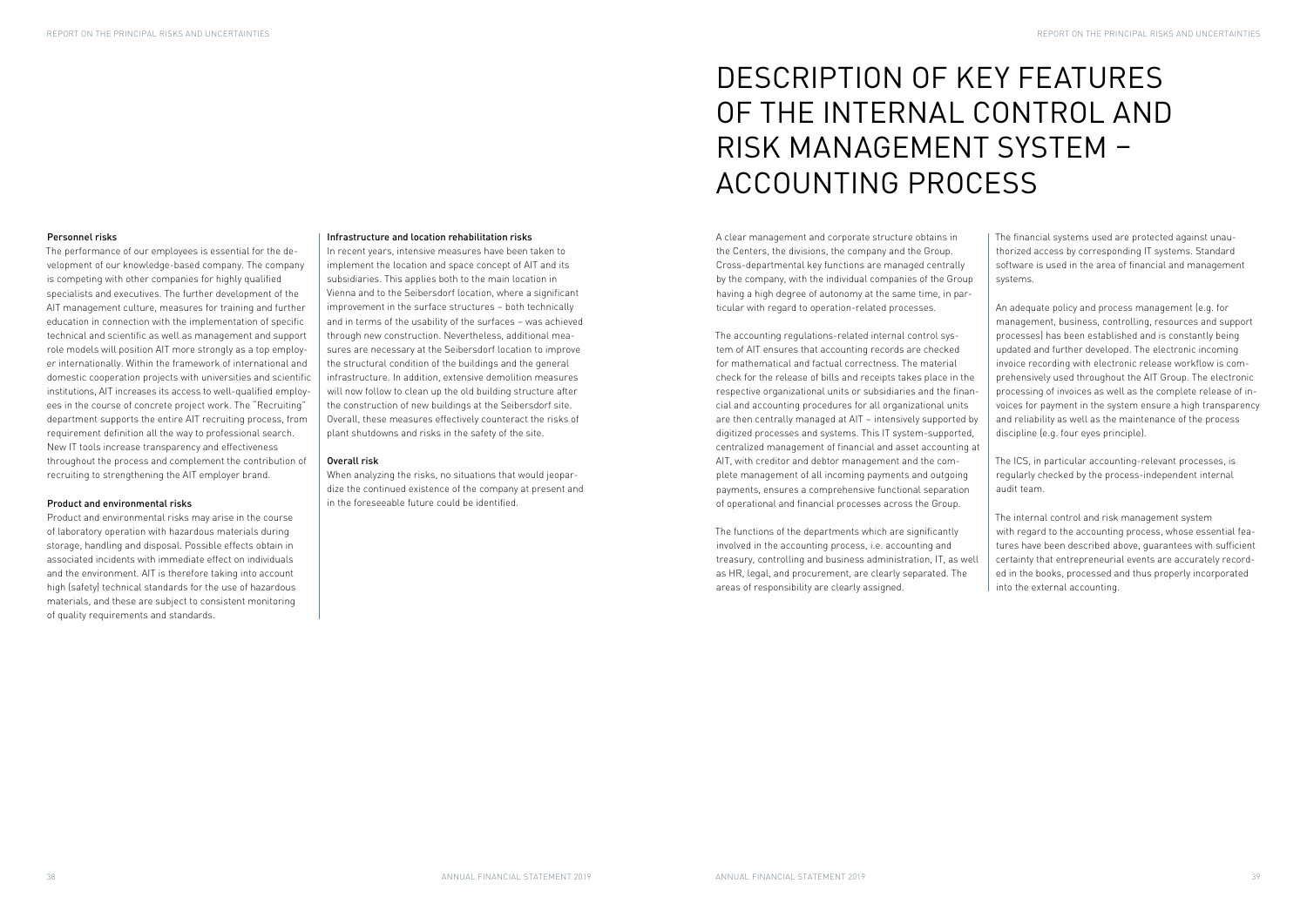# INTERNAL AUDIT DEPARTMENT FORECAST REPORT /

The Internal Audit Department, which is directly responsible to the management of the company, supervises the operational and business processes as well as the Internal Control and Risk Management System. In particular, the functionality and effectiveness of the Internal Control System and the Risk Management System, the compliance with applicable legal and operational policies, the regularity of all operational processes as well as measures for the protection of company assets are to be examined and assessed in this context.

The audits are carried out according to the annual audit plan approved by AIT management and supplemented by short and special audits. The audit reports make recommendations and propose measures which are subject to an ongoing follow-up following the implementation instruction by management.

The financing agreement with the BMK (Federal Ministry of Transport, Innovation and Technology, formerly bmvit) forms the basis for the strategic development of the AIT Group. For the reporting year 2019, financing was continued on the basis of the agreement for the years 2019–2021. The financing agreement contains both financial and non-financial target indicators for the company which are regularly reported on and tracked as part of the work of the Monitoring Committee of the Supervisory Board. A selection of non-financial indicators is presented below.



# PERFORMANCE INDICATORS STRATEGIC DEVELOPMENT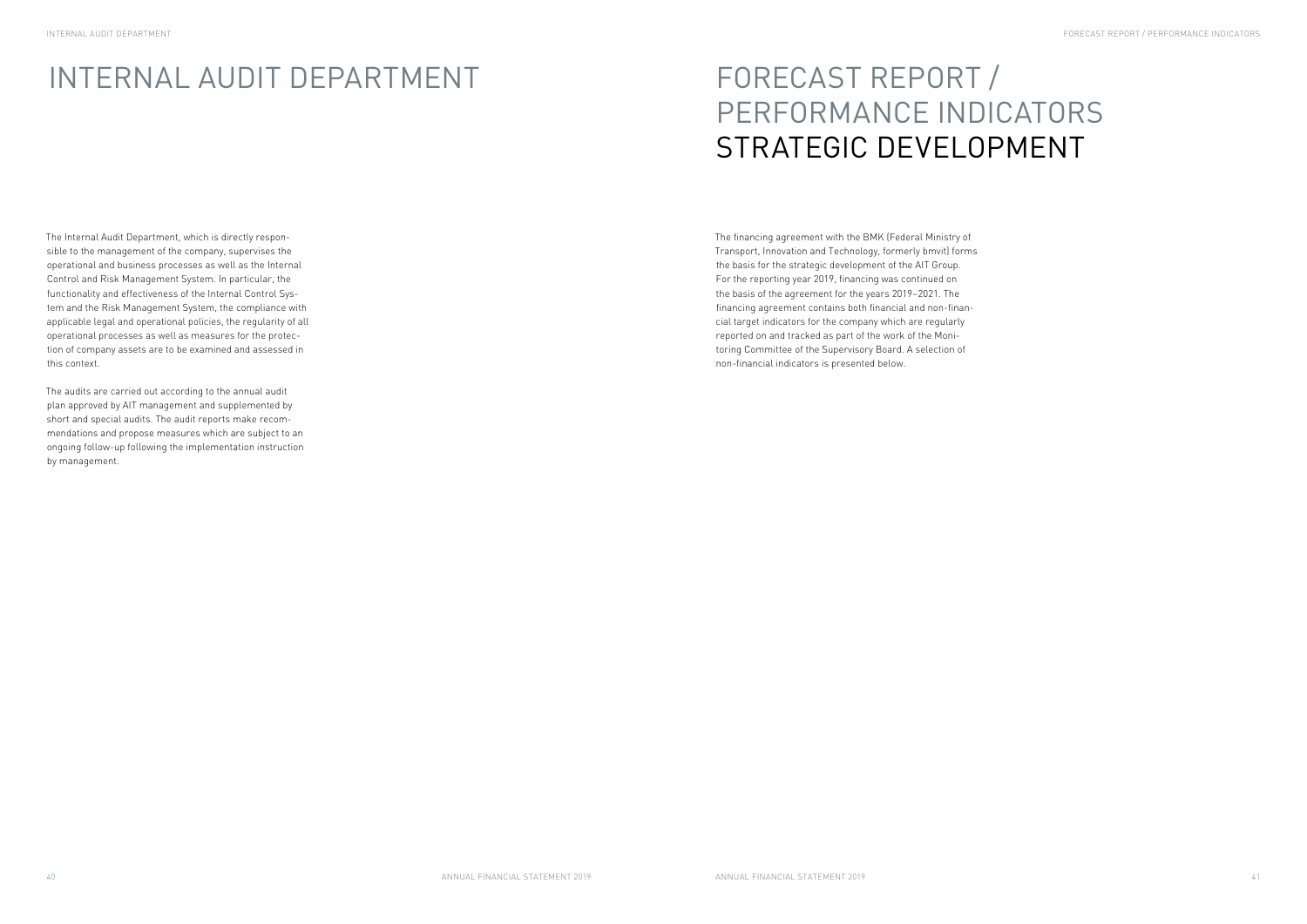No events of special significance have occurred after the balance sheet date that would have led to a different presentation of the asset, financial and earnings position.

Management:

Vimon

.<br>Vienna, 13 March 2020

| <b>Scientific &amp; Performance Indicators</b>                        | AIT 2019 | AIT 2018 |
|-----------------------------------------------------------------------|----------|----------|
| Patents granted (patent families)                                     | 29 (28)  | 45 (36)  |
| Publications in scientific peer review journals with impact factor    | 211      | 213      |
| Impact Factor                                                         | 698.5    | 770.2    |
| Publications in scientific peer review journals without impact factor | 69       | 67       |
| Publications as part of conferences (with review process)             | 330      | 335      |
| Publications as part of conferences (without review process)          | 126      | 134      |
| Invited Lectures                                                      | 351      | 293      |
| Lectures                                                              | 162      | 139      |
| Number of PhD students                                                | 203      | 213      |
| Number of PhD students from the international arena                   | 88       | 93       |
| Proportion of PhD students from the international arena (%)           | 43%      | 44%      |
| Completed dissertations                                               | 33       | 28       |
| Completed diploma theses                                              | 70       | 64       |
| Number of habilitated employees                                       | 31       | 28       |

a, Car

DI Anton PLIMON e.h. Prof.Dr. Wolfgang KNOLL e.h. DI Anton PLIMON e. h. Prof. Dr. Wolfgang KNOLL e. h.

The following table shows a selection of indicators for the scientific success measurement of the AIT Group. These indicators have been developed in the context of the BMK (formerly bmvit) financing framework agreement.

FORECAST REPORT / PERFORMANCE INDICATORS

### INDICATORS FOR SCIENTIFIC SUCCESS MEASUREMENT

### EVENTS AFTER THE BALANCE SHEET DATE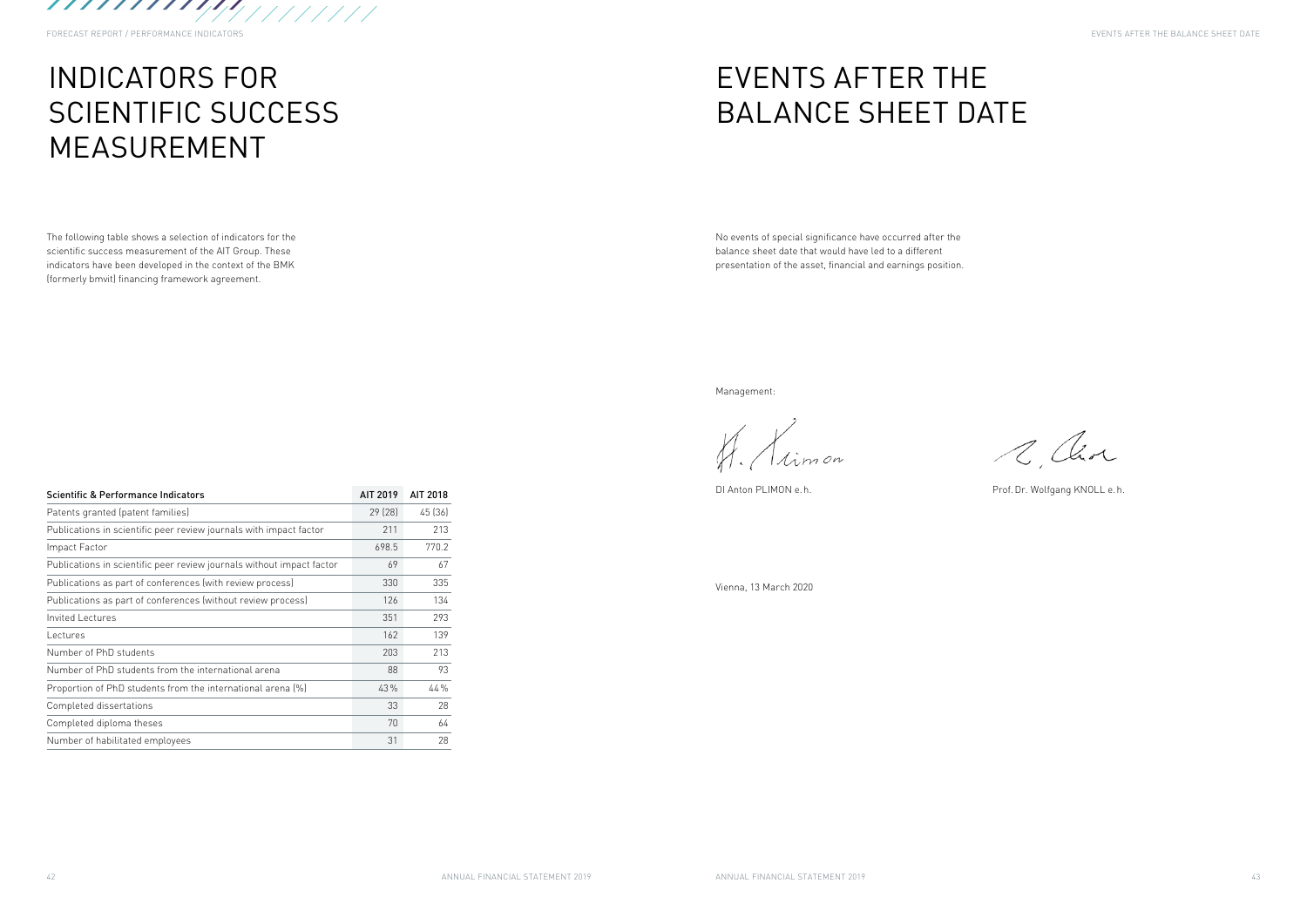

# BALANCE SHEETS

- Group consolidated balance sheet
- Group consolidated profit and loss statement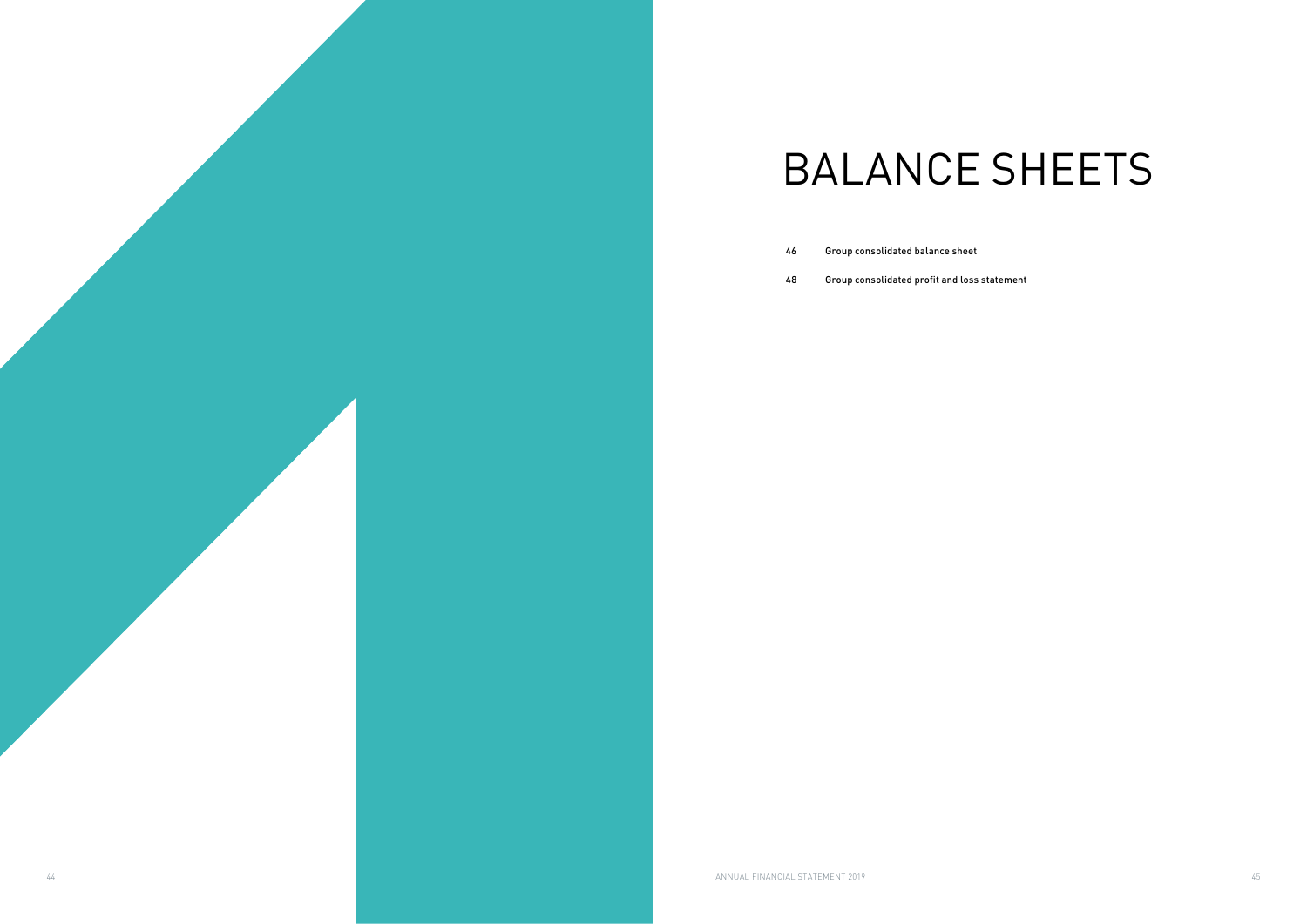|                                                                   | <b>EUR</b>             | Status as of<br>31 Dec. 2019    | Status as of<br>31 Dec. 2018 |
|-------------------------------------------------------------------|------------------------|---------------------------------|------------------------------|
| A. EQUITY                                                         |                        | <b>EUR</b>                      | <b>kEUR</b>                  |
| I. Called and paid-in share capital                               | 470,920.12             |                                 | 471                          |
| II. Capital reserves (unappropriated)                             | 13,656,321.07          |                                 | 13,656                       |
| III. Retained earnings                                            |                        |                                 |                              |
| 1. Legal reserve                                                  | 47,092.01              |                                 | 47                           |
| 2. Other reserves (free reserves)                                 | 1,466,518.51           |                                 | 1,467                        |
| IV. Net profit                                                    | 30,912,096.86          |                                 | 26,863                       |
| thereof profit carried forward 26,863 kEUR (2018:<br>23,633 kEUR) |                        | 46,552,948.57                   | 42,503                       |
| <b>B. INVESTMENT GRANTS FROM THE SHAREHOLDER</b>                  | 33,676,960.84          |                                 | 32,875                       |
|                                                                   |                        |                                 |                              |
| <b>C. OTHER INVESTMENT GRANTS</b>                                 |                        |                                 |                              |
| I. Investment grants by the public sector                         | 40,402,722.42          |                                 | 40,848                       |
| II. Other investment grants                                       | 335,380.57             |                                 | 518                          |
|                                                                   |                        | 40,738,102.99                   | 41,365                       |
| <b>D. PROVISIONS</b>                                              |                        |                                 |                              |
| 1. Provisions for severance payments                              | 5,866,571.00           |                                 | 5,818                        |
| 2. Provisions for pensions                                        | 224,614.06             |                                 | 207                          |
| 3. Provisions for taxes                                           | 19,538.55              |                                 | 282                          |
| 4. Other provisions                                               | 22,047,857.76          |                                 | 20,582                       |
| E. LIABILITIES                                                    |                        | 28,158,581.37                   | 26,888                       |
| 1. Liabilities towards credit institutions                        | 0.00                   |                                 | 1,279                        |
| of which with a residual term of up to one year                   | 0.00                   |                                 | 1,279                        |
| of which with a residual term of more than one year               | 0.00                   |                                 | $\Omega$                     |
| 2. Advance payments received on orders                            | 12,709,052.93          |                                 | 11,498                       |
| of which with a residual term of up to one year                   | 2,698,110.92           |                                 | 2,018                        |
| of which with a residual term of more than one year               | 10,010,942.01          |                                 | 9,480                        |
| 3. Liabilities from deliveries and services                       | 7,074,281.44           |                                 | 6,490                        |
| of which with a residual term of up to one year                   | 7,013,928.72           |                                 | 6,441                        |
| of which with a residual term of more than one year               |                        |                                 | 49                           |
| 4. Liabilities to affiliated companies                            | 60,352.72<br>74,410.86 |                                 | 0.00                         |
| in which a participating interest is held                         |                        |                                 |                              |
| of which with a residual term of up to one year                   | 74,410.86              |                                 | 0.00                         |
| of which with a residual term of more than one year               | 0.00                   |                                 | 0.00                         |
| 5. Other liabilities                                              | 19, 127, 278.98        |                                 | 31,116                       |
| of which with a residual term of up to one year                   | 7,399,431.20           |                                 | 7,486                        |
| of which with a residual term of more than one year               | 11,727,847.78          |                                 | 23,630                       |
| of which from taxes                                               | 597,384.51             |                                 | 1,082                        |
| of which with a residual term of up to one year                   | 597,384.51             |                                 | 1,082                        |
| of which for social security                                      | 2,011,209.03           |                                 | 1,929                        |
| of which with a residual term of up to one year                   | 2,011,209.03           |                                 | 1,929                        |
|                                                                   |                        | 38,985,024.21                   | 50,383                       |
| of which with a residual term of up to one year                   |                        | 17,185,881.70                   | 17,224                       |
| of which with a residual term of more than one year               |                        | 21,799,142.51                   | 33,159                       |
|                                                                   |                        |                                 |                              |
| <b>F. DEFERRED ITEMS</b>                                          |                        |                                 |                              |
| 1. Other                                                          |                        | 11,285,831.45<br>199,397,449.44 | 13,029<br>207,045            |
|                                                                   |                        |                                 |                              |

|                                                                                                        | <b>EUR</b>      | Status as of<br>31 Dec. 2019<br><b>EUR</b> | Status as of<br>31 Dec. 2018<br><b>kEUR</b> |
|--------------------------------------------------------------------------------------------------------|-----------------|--------------------------------------------|---------------------------------------------|
| <b>EQUITY</b>                                                                                          |                 |                                            |                                             |
| I. Called and paid-in share capital                                                                    | 470,920.12      |                                            | 471                                         |
| II. Capital reserves (unappropriated)                                                                  | 13,656,321.07   |                                            | 13,656                                      |
| III. Retained earnings                                                                                 |                 |                                            |                                             |
| 1. Legal reserve                                                                                       | 47,092.01       |                                            | 47                                          |
| 2. Other reserves (free reserves)                                                                      | 1,466,518.51    |                                            | 1,467                                       |
| IV. Net profit                                                                                         | 30,912,096.86   |                                            | 26,863                                      |
| thereof profit carried forward 26,863 kEUR (2018:<br>23,633 kEUR)                                      |                 | 46,552,948.57                              | 42,503                                      |
| INVESTMENT GRANTS FROM THE SHAREHOLDER                                                                 | 33,676,960.84   |                                            | 32,875                                      |
| <b>OTHER INVESTMENT GRANTS</b>                                                                         |                 |                                            |                                             |
| I. Investment grants by the public sector                                                              | 40,402,722.42   |                                            | 40,848                                      |
| II. Other investment grants                                                                            | 335,380.57      |                                            | 518                                         |
|                                                                                                        |                 | 40,738,102.99                              | 41,365                                      |
| <b>PROVISIONS</b>                                                                                      |                 |                                            |                                             |
| 1. Provisions for severance payments                                                                   | 5,866,571.00    |                                            | 5,818                                       |
| 2. Provisions for pensions                                                                             | 224,614.06      |                                            | 207                                         |
| 3. Provisions for taxes                                                                                | 19,538.55       |                                            | 282                                         |
| 4. Other provisions                                                                                    | 22,047,857.76   |                                            | 20,582                                      |
|                                                                                                        |                 | 28,158,581.37                              | 26,888                                      |
| . LIABILITIES<br>1. Liabilities towards credit institutions                                            | 0.00            |                                            |                                             |
|                                                                                                        | 0.00            |                                            | 1,279<br>1,279                              |
| of which with a residual term of up to one year<br>of which with a residual term of more than one year | 0.00            |                                            | $\bigcap$                                   |
| 2. Advance payments received on orders                                                                 | 12,709,052.93   |                                            | 11,498                                      |
| of which with a residual term of up to one year                                                        | 2,698,110.92    |                                            | 2,018                                       |
| of which with a residual term of more than one year                                                    | 10,010,942.01   |                                            | 9,480                                       |
| 3. Liabilities from deliveries and services                                                            | 7,074,281.44    |                                            | 6,490                                       |
| of which with a residual term of up to one year                                                        | 7,013,928.72    |                                            | 6,441                                       |
| of which with a residual term of more than one year                                                    | 60,352.72       |                                            | 49                                          |
| 4. Liabilities to affiliated companies                                                                 | 74,410.86       |                                            | 0.00                                        |
| in which a participating interest is held                                                              |                 |                                            |                                             |
| of which with a residual term of up to one year                                                        | 74,410.86       |                                            | 0.00                                        |
| of which with a residual term of more than one year                                                    | 0.00            |                                            | 0.00                                        |
| 5. Other liabilities                                                                                   | 19, 127, 278.98 |                                            | 31,116                                      |
| of which with a residual term of up to one year                                                        | 7,399,431.20    |                                            | 7,486                                       |
| of which with a residual term of more than one year                                                    | 11,727,847.78   |                                            | 23,630                                      |
| of which from taxes                                                                                    | 597,384.51      |                                            | 1,082                                       |
| of which with a residual term of up to one year                                                        | 597,384.51      |                                            | 1,082                                       |
| of which for social security                                                                           | 2,011,209.03    |                                            | 1,929                                       |
| of which with a residual term of up to one year                                                        | 2,011,209.03    |                                            | 1,929                                       |
|                                                                                                        |                 | 38,985,024.21                              | 50,383                                      |
| of which with a residual term of up to one year                                                        |                 | 17,185,881.70                              | 17,224                                      |
| of which with a residual term of more than one year                                                    |                 | 21,799,142.51                              | 33,159                                      |
| <b>DEFERRED ITEMS</b>                                                                                  |                 |                                            |                                             |
| 1. Other                                                                                               |                 | 11,285,831.45                              | 13,029                                      |
|                                                                                                        |                 | 100 207 / 10 / 1                           | 207.045                                     |

|                                                             |                   |               | Status as of               | Status as of                |
|-------------------------------------------------------------|-------------------|---------------|----------------------------|-----------------------------|
| 1 January 2019 through 31 December 2019                     | <b>EUR</b>        | <b>EUR</b>    | 31 Dec. 2019<br><b>EUR</b> | 31 Dec. 2018<br><b>kEUR</b> |
| A. FIXED ASSETS                                             |                   |               |                            |                             |
| I. Intangible assets                                        |                   |               |                            |                             |
| 1. Concessions, rights                                      |                   | 1,316,097.16  |                            | 1,388                       |
| II. Property, plant                                         |                   |               |                            |                             |
| and equipment                                               |                   |               |                            |                             |
| 1. Land, rights to land and buildings, including            |                   |               |                            |                             |
| buildings on land owned by third parties                    | 31,108,854.41     |               |                            | 32,985                      |
| 2. Technical equipment and machinery                        | 27, 154, 944. 57  |               |                            | 26,405                      |
| 3. Other equipment, plant and office equipment              | 11,264,269.53     |               |                            | 11,451                      |
| 4. Advance payments made and plants under<br>construction   | 7,420,079.02      |               |                            | 6,373                       |
|                                                             |                   | 76,948,147.53 |                            | 77,214                      |
| III. Financial                                              |                   |               |                            |                             |
| assets                                                      |                   |               |                            |                             |
| 1. Holdings                                                 | 710,835.60        |               |                            | 633                         |
| 2. Securities (book-entry securities) of                    |                   |               |                            |                             |
| fixed assets                                                | 13,683,811.09     |               |                            | 13,539                      |
|                                                             |                   | 14,394,646.69 |                            | 14,172                      |
|                                                             |                   |               | 92,658,891.38              | 92,775                      |
| <b>B. CURRENT ASSETS</b>                                    |                   |               |                            |                             |
| I. Inventories                                              |                   |               |                            |                             |
| 1. Raw materials, auxiliary materials and supplies          |                   | 2,704,160.33  |                            | 572                         |
| 2. Not yet billable services                                |                   |               |                            |                             |
| Non-funded customer projects                                | 9,230,904.18      |               |                            | 8,413                       |
| less advance payments received                              | $-6, 160, 734.37$ |               |                            | $-5,596$                    |
| Funded research projects                                    | 83,348,163.61     |               |                            | 81,846                      |
| less advance payments received                              | $-69,212,283.36$  |               |                            | $-70,390$                   |
|                                                             |                   | 17,206,050.06 |                            | 14,273                      |
|                                                             |                   | 19,910,210.39 |                            | 14,845                      |
| II. Receivables and other assets                            |                   |               |                            |                             |
| 1. Receivables from deliveries and services                 | 11,813,041.46     |               |                            | 9,904                       |
| 2. Receivables from<br>associated companies                 | 182,566.92        |               |                            | 132                         |
| 3. Other receivables and assets                             | 1,340,994.12      |               |                            | 1,445                       |
| of which with a residual term of more than<br>one year      | 14,222.52         |               |                            | 2                           |
|                                                             |                   | 13,336,602.50 |                            | 11,481                      |
| III. Cash on hand, credit balances with credit institutions |                   | 71,023,473.19 |                            | 85,234                      |
|                                                             |                   |               | 104,270,286.08             | 111,561                     |
| <b>C. DEFERRED ITEMS</b>                                    |                   |               |                            |                             |
| 1. Other                                                    |                   |               | 1,908,030.24               | 2,186                       |
| D. DEFERRED TAX ASSETS                                      |                   |               | 560,241.74                 | 523                         |
|                                                             |                   |               | 199,397,449.44             | 207,045                     |

### 

BALANCE SHEETS

### GROUP CONSOLIDATED BALANCE SHEET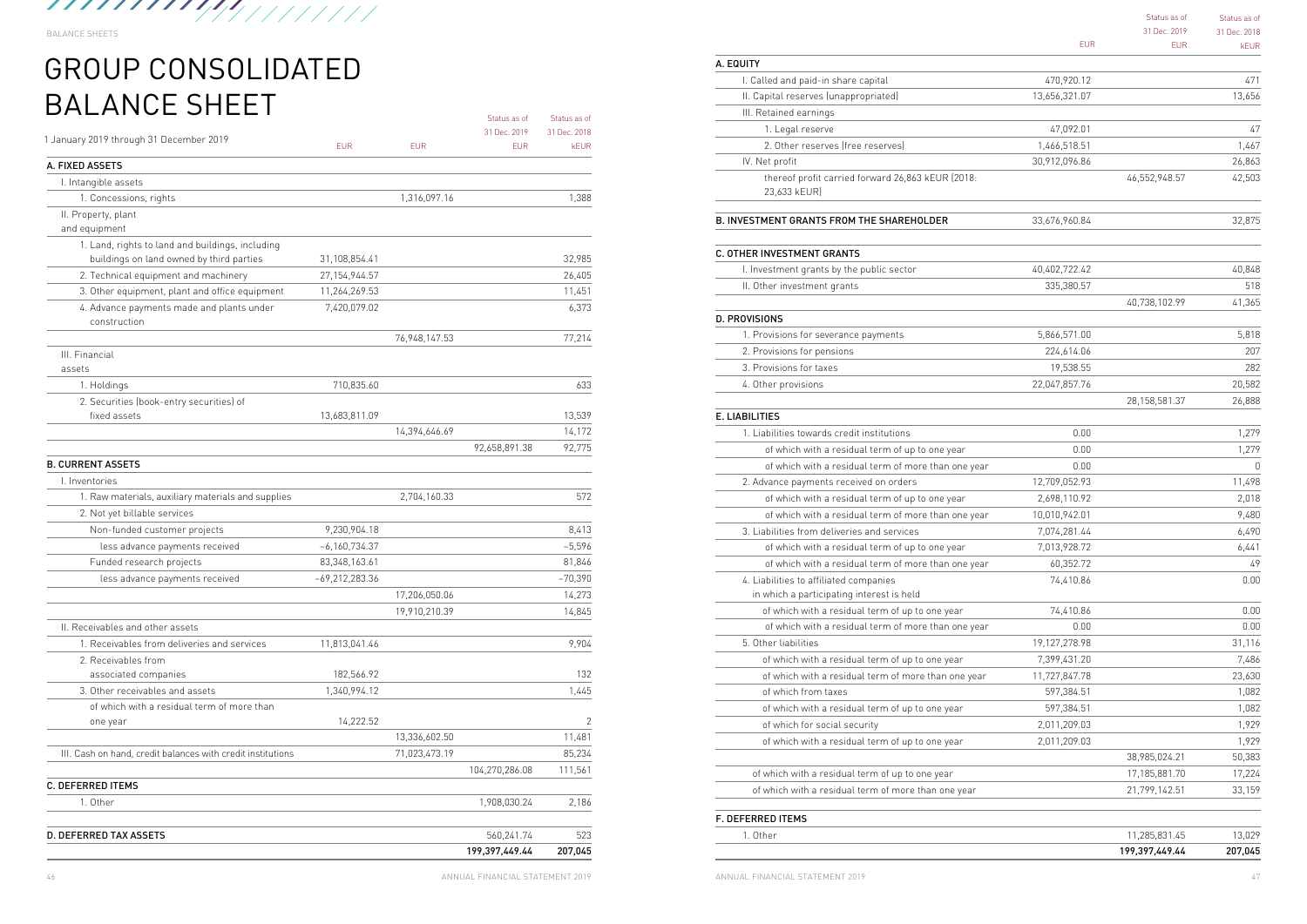|                                                   | 2019          | 2018        |
|---------------------------------------------------|---------------|-------------|
|                                                   | <b>FUR</b>    | <b>kEUR</b> |
| 10. Income from investments                       | 62,667.87     | 117         |
| 11. Income from other securities                  |               |             |
| in financial assets                               | 102,099.33    | 213         |
| 12. Other interest and similar income             | 17,026.60     | 69          |
| 13. Income from the disposal and                  |               |             |
| amortization of financial investments and         |               |             |
| securities in financial assets                    | 219,128.22    | 23          |
| 14. Expenses from financial investments           | $-52,200.43$  | -436        |
| of which amortizations -52,200.42 EUR             |               |             |
| (2018 - 429 kEUR)                                 |               |             |
| 15. Interest and similar expenses                 | $-35,523.05$  | $-72$       |
| 16. Subtotal of items 10 to 15 (financial result) | 313,198.54    | $-86$       |
| 17. Result before taxes                           | 4,330,698.92  | 3,622       |
| 18. Taxes on income and earnings                  |               |             |
| of which deferred taxes 70,452.19 EUR             |               |             |
| $[2018:4 \text{ kEUR}]$                           | $-281,102.09$ | $-393$      |
| 19. Result after taxes; annual net profit         | 4,049,596.83  | 3,229       |
| 20. Profit carried forward from previous year     | 26,862,500.03 | 23,633      |
| 21. Net Profit                                    | 30,912,096.86 | 26,863      |
|                                                   |               |             |

|                                                                          |                  | 2019                        |           | 2018                  |
|--------------------------------------------------------------------------|------------------|-----------------------------|-----------|-----------------------|
| 1. Revenues                                                              |                  | <b>FUR</b><br>60,332,541.82 |           | <b>kEUR</b><br>57,790 |
| 2. Funding, research grants                                              |                  |                             |           |                       |
| a) Funding                                                               | 34,831,787.69    |                             | 33,013    |                       |
| b) Research grants from the shareholder                                  | 49,778,943.00    |                             | 50,373    |                       |
| c) Service revenues                                                      | 3,965,880.34     | 88,576,611.03               | 3,475     | 86,861                |
| 3. Change in the stock of finished                                       |                  |                             |           |                       |
| products and not yet billable services                                   |                  | 2,320,069.23                |           | 1,990                 |
| 4. Other operating income                                                |                  |                             |           |                       |
| a) Income from the disposal of fixed assets                              |                  |                             |           |                       |
| with the exception of financial investments                              | 4,252.00         |                             | 134       |                       |
| b) Income from the reversal of provisions                                | 1,513,974.73     |                             | 1,279     |                       |
| cl Other                                                                 | 10,228,120.85    | 11,746,347.58               | 10,713    | 12,126                |
| 5. Expenses for material and other                                       |                  |                             |           |                       |
| purchased manufacturing services                                         |                  |                             |           |                       |
| a) Material expenses                                                     | $-8,294,257.54$  |                             | $-7,663$  |                       |
| b) Expenses for purchased services                                       | $-10,042,959.47$ | $-18,337,217.01$            | $-10,225$ | $-17,888$             |
| 6. Personnel expenses                                                    |                  |                             |           |                       |
| a) Wages and salaries                                                    |                  |                             |           |                       |
| aa) Wages                                                                | $-49,608.38$     |                             | $-60$     |                       |
| ab) Salaries                                                             | $-73,673,980.89$ |                             | $-70,652$ |                       |
| b) Social expenses                                                       |                  |                             |           |                       |
| ba) Expenses for pensions                                                | $-1,363,044.89$  |                             | $-1,283$  |                       |
| bb) Expenses for severance payments and                                  |                  |                             |           |                       |
| company pension funds                                                    | $-1,407,481.10$  |                             | $-1,699$  |                       |
| bc) statutory social security contributions                              | $-19,359,002.04$ |                             | $-18,584$ |                       |
| bd) Other social expenditures                                            | $-986,492.01$    | $-96,839,609.31$            | $-927$    | $-93,206$             |
| 7. Amortization of intangible assets                                     |                  |                             |           |                       |
| of fixed assets and property, plant and equipment                        |                  | $-11,031,660.15$            |           | $-11,451$             |
| of which extraordinary depreciation<br>-185,031.62 EUR (2018: -653 kEUR) |                  |                             |           |                       |
| 8. Other operating expenses                                              |                  |                             |           |                       |
| a) Taxes, other than under item 18                                       | $-32,975.46$     |                             | $-58$     |                       |
| c) Other                                                                 | $-32,716,607.35$ | $-32,749,582.81$            | $-32,456$ | $-32,514$             |
| 9. Subtotal of items 1 to 8 (operating result)                           |                  | 4,017,500.38                |           | 3,709                 |

### GROUP CONSOLIDATED PROFIT AND LOSS STATEMENT

1 January 2019 through 31 December 2019